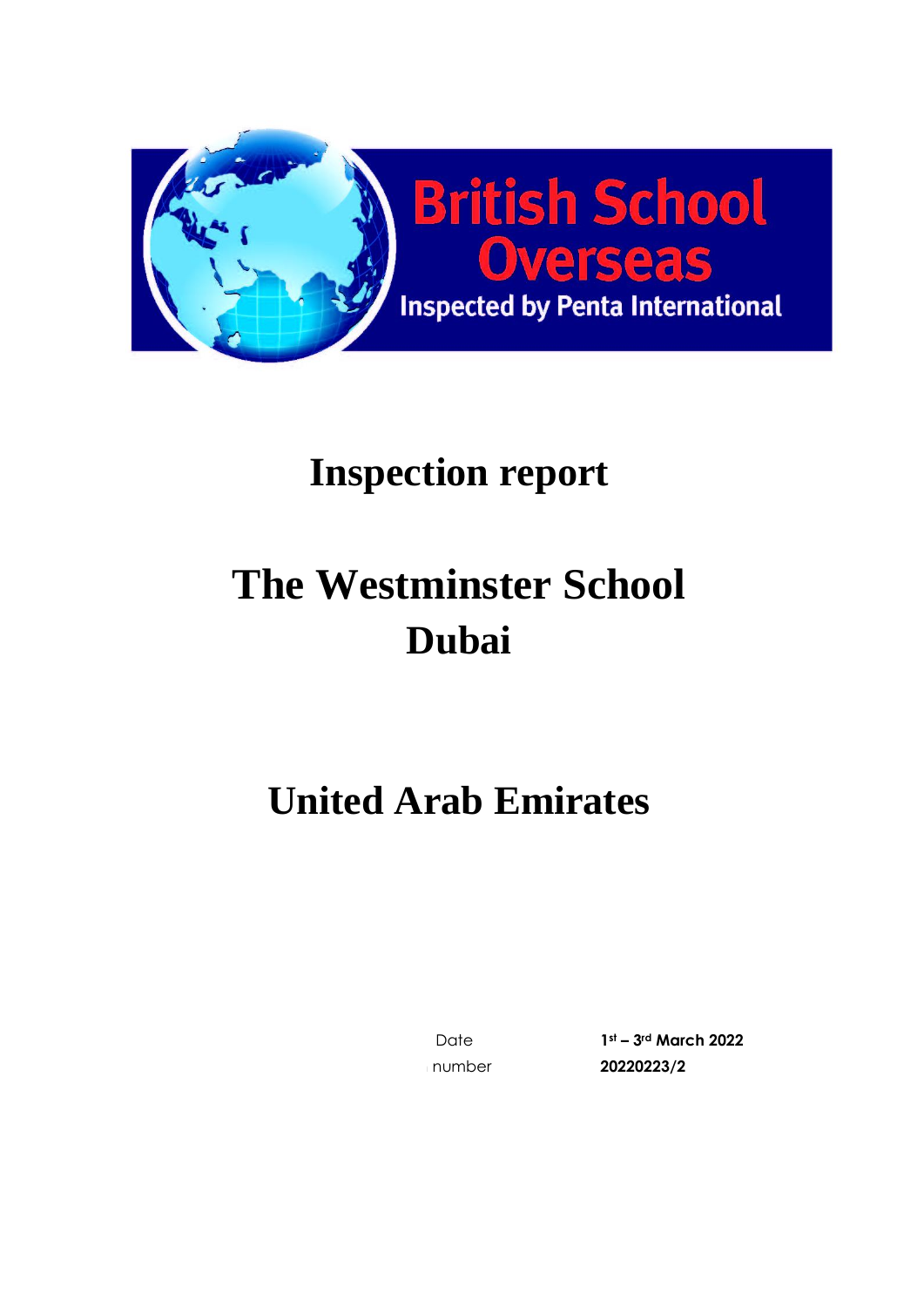Penta International

**GEMS** The Westminster School **Dubai United Arab Emirates**

**1 st – 3 rdMarch 2022**

| Contents       |                                                                                      | page           |  |  |  |
|----------------|--------------------------------------------------------------------------------------|----------------|--|--|--|
| 1              | Purpose and scope on the inspection                                                  |                |  |  |  |
| 2              | Compliance with regulatory requirements                                              |                |  |  |  |
| 3              | Overall effectiveness of the school                                                  |                |  |  |  |
|                | 3.1<br>What the school does well                                                     | 3              |  |  |  |
|                | 3.2<br>Points for improvement                                                        | 4              |  |  |  |
| 4              | The context of the school                                                            | 5              |  |  |  |
|                | The British nature of the school<br>4.1                                              | $\overline{7}$ |  |  |  |
| 5              | <b>Standard 1</b><br>The quality of education provided by the school                 | 8              |  |  |  |
|                | 5.1 Curriculum                                                                       | 8              |  |  |  |
|                | 5.2 Teaching and assessment                                                          | 11             |  |  |  |
|                | 5.3 Standards achieved by pupils                                                     | 13             |  |  |  |
| 6              | <b>Standard 2</b><br>The spiritual, moral, social and cultural development of pupils | 15             |  |  |  |
| $\overline{7}$ | <b>Standard 3</b><br>The welfare, health and safety of pupils                        | 17             |  |  |  |
| 8              | <b>Standard 4</b><br>The suitability of the proprietor and staff                     | 19             |  |  |  |
| 9              | <b>Standard 5</b><br>The premises and accommodation                                  | 20             |  |  |  |
| 10             | <b>Standard 6</b><br>The provision of information for parents, carers and others     |                |  |  |  |
| 11             | <b>Standard 7</b><br>The school's procedures for handling complaints                 |                |  |  |  |
| 12             | <b>Standard 8</b><br>Leadership and management of the school                         | 24             |  |  |  |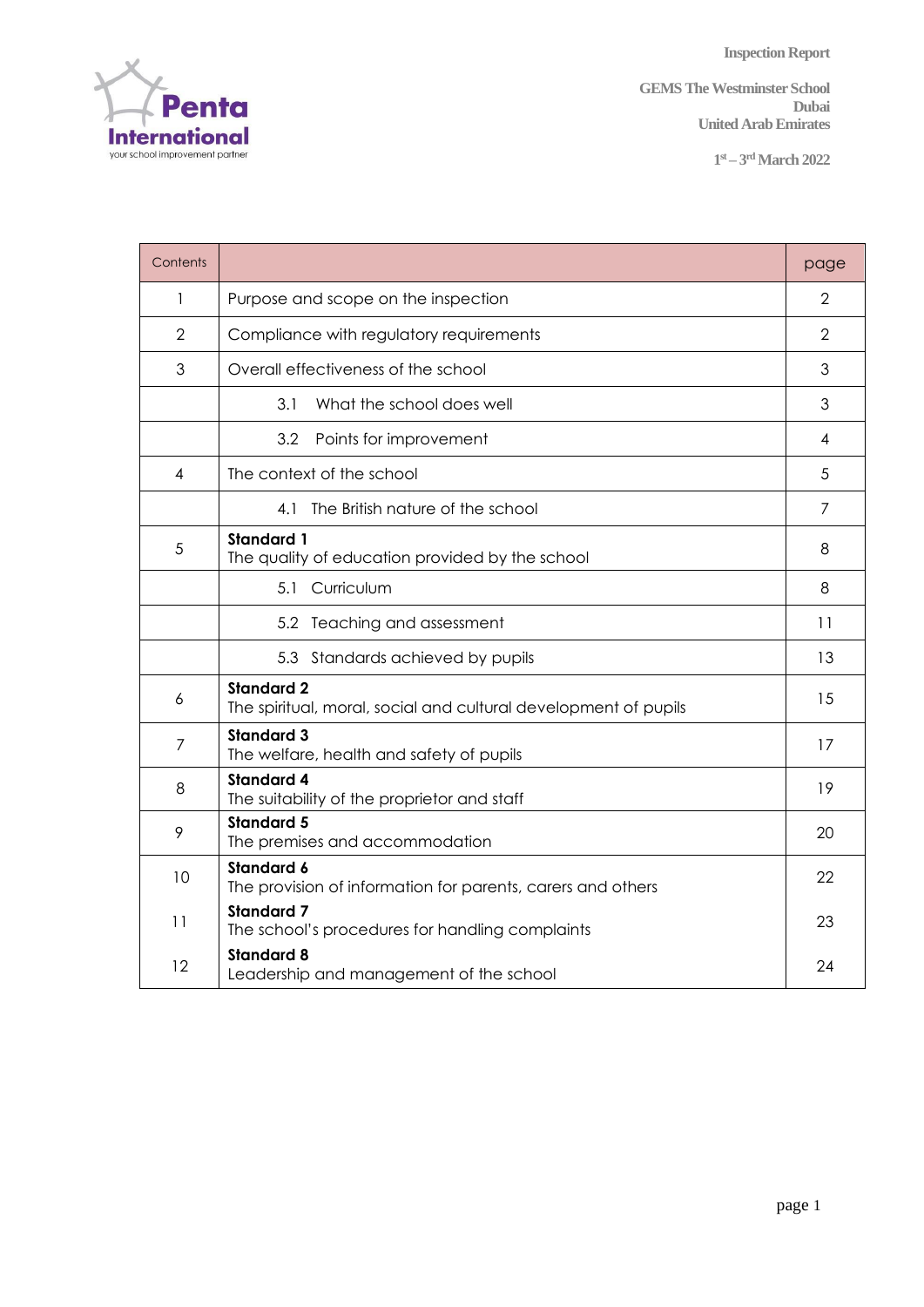

**GEMS The Westminster School Dubai United Arab Emirates**

**1 st – 3 rdMarch 2022**

#### 1. Purpose and scope of the inspection

The Department for Education has put in place a voluntary scheme for the inspection of British schools overseas, whereby schools are inspected against a common set of standards that British schools overseas can choose to adopt.

The inspection and this report follow the Department for Education (DFE) schedule for the inspection of British Schools overseas.

The purpose of the inspection is to provide information to parents, teachers, senior managers and the school's management on the overall effectiveness of the school, the standard of education it provides and its compatibility with independent schools in the United Kingdom.

The inspection and report will cover the key areas of quality of the curriculum; quality of teaching and learning; the spiritual, moral, social and cultural development of students; their welfare, health and safety; the suitability of the proprietor and staff; the school's premises and accommodation (including boarding); and the school's complaints procedures. An essential part of the inspection is considering the extent to which the British character of the school is evident in its ethos, curriculum, teaching, care for students and students' achievements.

This inspection was completed by Penta International. Penta International is approved by the British Government for the purpose of inspecting schools overseas. As one of the leading inspection providers, Penta International reports to the English Department for Education (DFE) on the extent to which schools meet the standards for British Schools Overseas.

During the inspection visit, over 150 lesson observations took place, as well as a series of learning walks. School documentation and policies were analysed and data reviewed. Students' workbooks were scrutinised, and discussions were held with the senior staff, the management team, and a range of teachers, parents and groups of students. The inspection team was in school for three days.

The lead inspector was Dr Mark Evans. The team members were Lewis Ballie, Daniel Bokelman, David Evans, Nicola Singelton and Dwight Weir.

#### 2. Compliance with regulatory requirements

The Westminster School, Dubai (TWS) meets all standards for British Schools Overseas.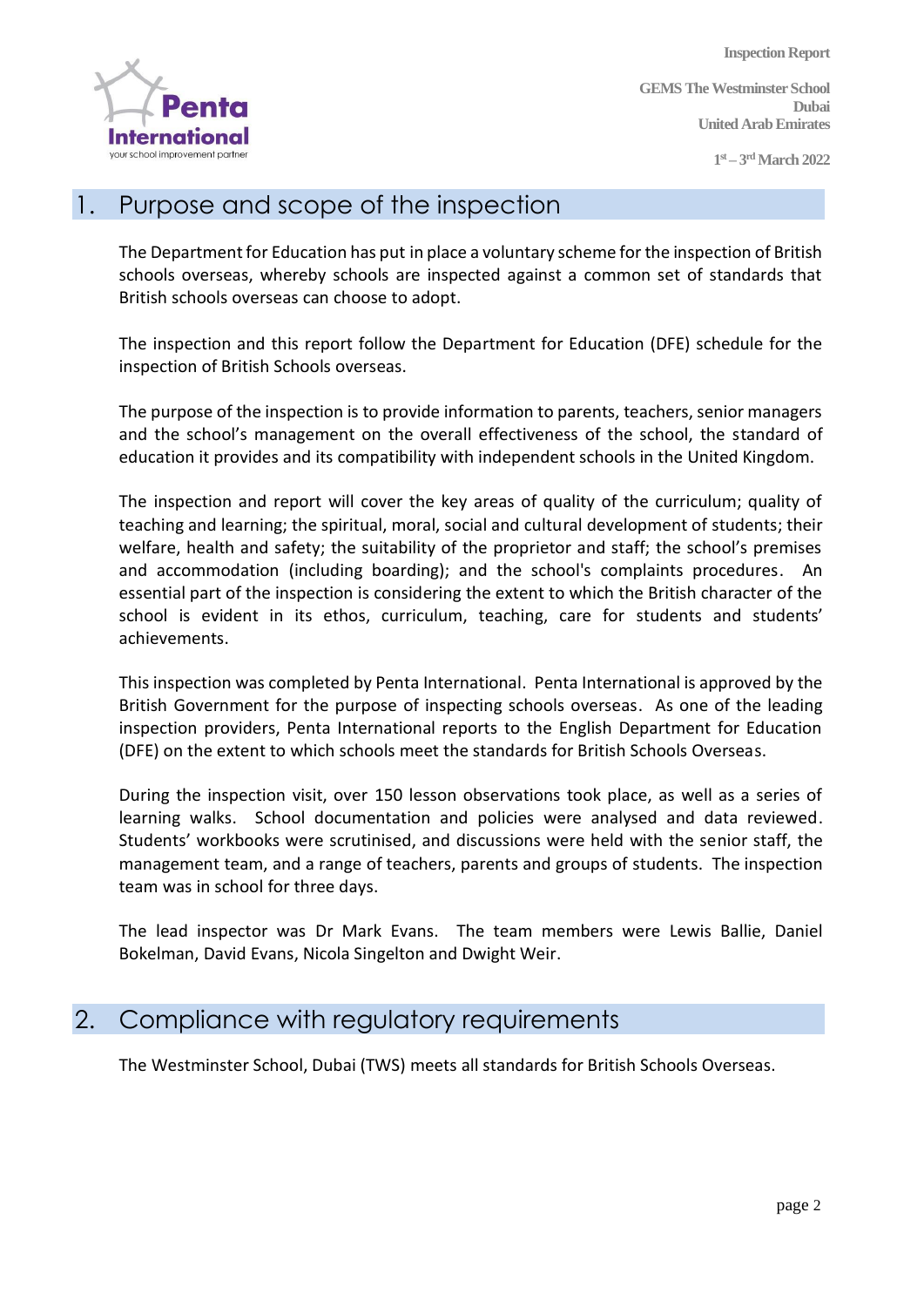

**GEMS The Westminster School Dubai United Arab Emirates**

**1 st – 3 rdMarch 2022**

#### 3. Overall effectiveness of the school

TWS is a very effective school that offers a high quality of education and care. The school's shared values and ethos result in a happy, proud, vibrant learning community. The inclusive family ethos is effectively supported and maintained by leaders in the school, both amongst staff and amongst students.

## 3.1 What the school does well

The school has many strengths including the:

- behaviour and attitudes of learners and their strong commitment to their education and personal development.
- school's high quality of education, well reflected in its continued improvement and students' outcomes and offering outstanding value for money.
- high levels of students' achievement in IGCSE, AS and A Level examinations compared to UK benchmarks.
- attainment of learners in all examinations, including summative external assessments and exams.
- significant progress made developing the curriculum, teaching and learning, site security over the past three years.
- plethora of academic and non-academic extra-curricular activities to support and extend the formal curriculum.
- evident pride and gratitude that staff, students and parents have in their school - the opportunities, sense of community and quality provision are truly valued and appreciated
- school's staff training and professional development programme, which has been carefully designed to meet the needs of staff members, including a robust and detailed induction programme.
- teachers and teaching support assistants who work well together in teams.
- designated safeguarding lead who ensures staff remain vigilant regarding their responsibilities and suitability to work with and around children.
- the long tradition of promoting student voice and democratic processes through its excellent student leadership structure, which allows all students to become involved in the leadership and decision making in their school – the outcome of this provision is outstanding.
- wealth of available information, including a detailed parent handbook, GEMS parent portal, a dedicated space on the school website for parents, comprehensive policies, communications during the pandemic on how parents can support their children's learning and also regular social media updates.
- open door policy ensures that parents play and active part in the life of the school which helps to support the family ethos evident at TWS.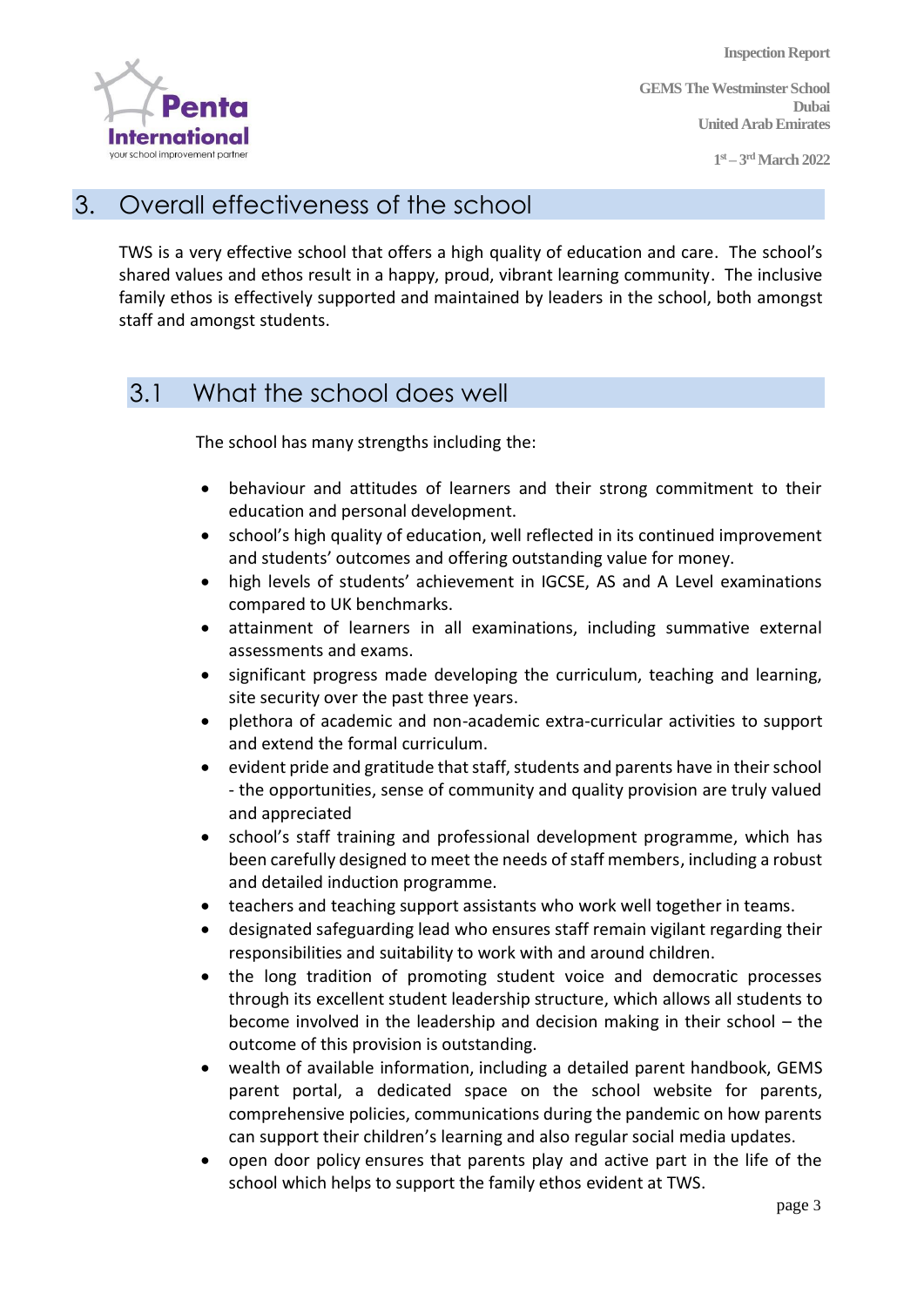

**GEMS The Westminster School Dubai United Arab Emirates**

**1 st – 3 rdMarch 2022**

## 3.2 Points for improvement

While not required by regulations, the school might wish to consider the following development points:

- a) Further improve the quality of teaching and learning so that all lessons are as good as the best, for example by:
	- i. promoting a more student-centred approach to learning
	- ii. more innovative and student-centred approaches to learning in lessons
	- iii. engaging learners in more purposeful formative assessment activities in order to better adapt, refocus and challenge them during lessons and raise standards in classrooms
- b) Consider ways to streamline communications with parents
- c) Review whether the campus and facilities support the curriculum appropriately, in terms of learning, socialising and recreation, especially with regard to ensuring secondary girls get equitable learning opportunities and space, compared to boys.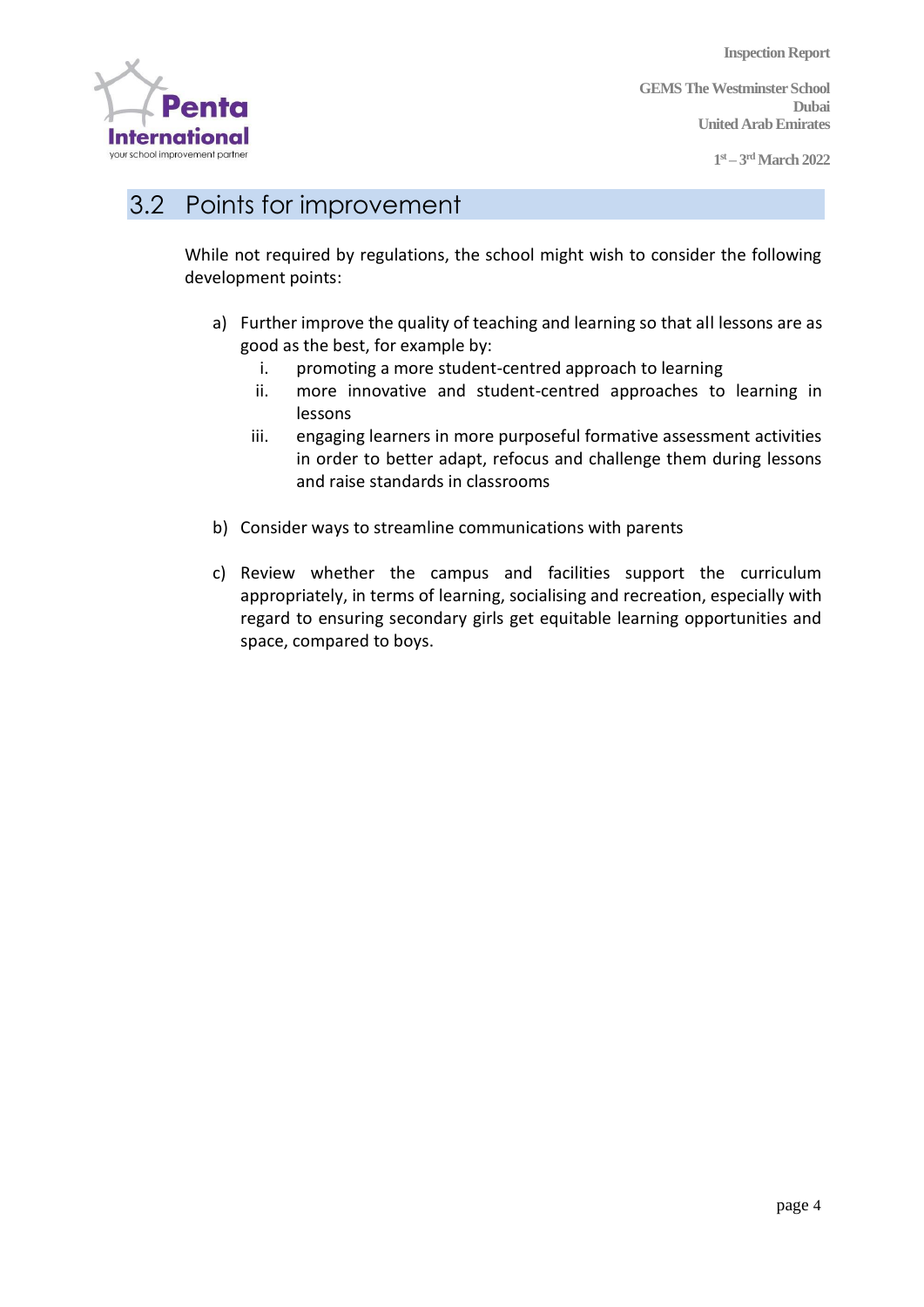

**GEMS The Westminster School Dubai United Arab Emirates**

**1 st – 3 rdMarch 2022**

## 4. The context of the school

| Full name of school                   | <b>GEMS The Westminster School</b>                     |                        |                      |  |             |  |       |
|---------------------------------------|--------------------------------------------------------|------------------------|----------------------|--|-------------|--|-------|
| Address                               | Al Qusais, Dubai, United Arab Emirates                 |                        |                      |  |             |  |       |
| Telephone<br>Number/s                 | +971 4 298 8333                                        |                        |                      |  |             |  |       |
| <b>Website Address</b>                |                                                        | www.gemsws-ghusais.com |                      |  |             |  |       |
| Key Email<br>Address/s                | reception_tws@gemsedu.com<br>principal tws@gemsedu.com |                        |                      |  |             |  |       |
| Executive principal                   | Mr Carl Roberts                                        |                        |                      |  |             |  |       |
| Chair of board of<br>governors        | Mrs Sara Hedger                                        |                        |                      |  |             |  |       |
| Age Range                             | $3 - 18$ years (FS1 to Year 13)                        |                        |                      |  |             |  |       |
| Total number of<br>pupils             | 5,235                                                  |                        | 2,716<br><b>Boys</b> |  | Girls       |  | 2,519 |
|                                       | 0-2 years                                              |                        | $\mathbf 0$          |  | 12-16 years |  | 1,877 |
| Numbers by age                        | 3-5 years                                              |                        | 483                  |  | 17-18 years |  | 407   |
|                                       | 6-11 years                                             | 2,433                  |                      |  | 18+ years   |  | 35    |
| Total number of part-time<br>children | 0                                                      |                        |                      |  |             |  |       |

TWS, Dubai was founded in 1995. The current student population stands at more than 5,000 from over 70 nationalities. This makes the school the largest English curriculum school in the UAE. It aims to provide a stimulating learning environment, which allows students to be productive, and open-minded world citizens and multi-faceted individuals, well equipped to face the competitive world.

The school currently has the sixth lowest fees of any British curriculum school in Dubai, but students achieve well above average outcomes. All students have English as a second language. It prides itself on proving a community feel which is helped by the fact that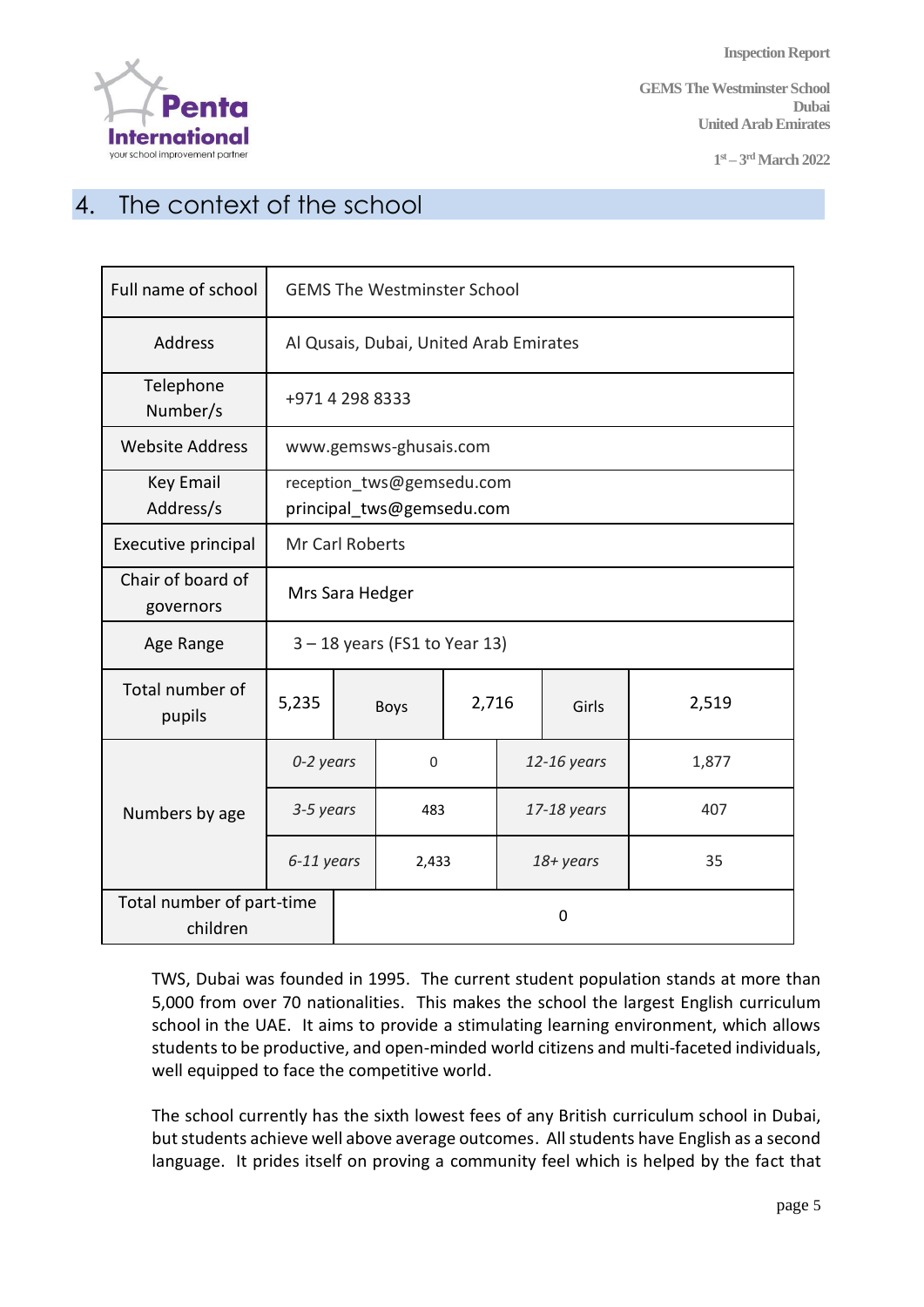

**GEMS The Westminster School Dubai United Arab Emirates**

**1 st – 3 rdMarch 2022**

extended families attend the school and student turnover is low. Many children will spend their whole school career at TWS and they will often have parents who attended the school, too. The school is oversubscribed with a long waiting list.

The largest groups represented are Pakistani (31%), Indian (16%), Egyptian (16%) and Sri Lankan (6%). Classes are mixed gender in primary and sixth form, with students studying in separate boys' and girls' classes from year 7 through to year 11.

There are 169 learners (3%) who have been identified as special educational needs or disabled (SEND). The school has an inclusive approach and employs an open-door policy to its parent community. It aims to empower its learners to lead happy and fulfilling lives, in a safe, respectful, and equitable learning environment, as communicated through its vision statement.

The executive principal has been in post for 3 years and is supported by the head of school and a team of four assistant principals, who are responsible for specific areas of teaching, learning, assessment, and pastoral care. There are 299 teachers, with an average ratio of 1 to every 18 learners. Teacher turnover is low, with only 6.69% new teachers since the previous academic year. Learners are supported by 26 teaching assistants and 16 learning support assistants, who provide targeted support to the children identified as SEND.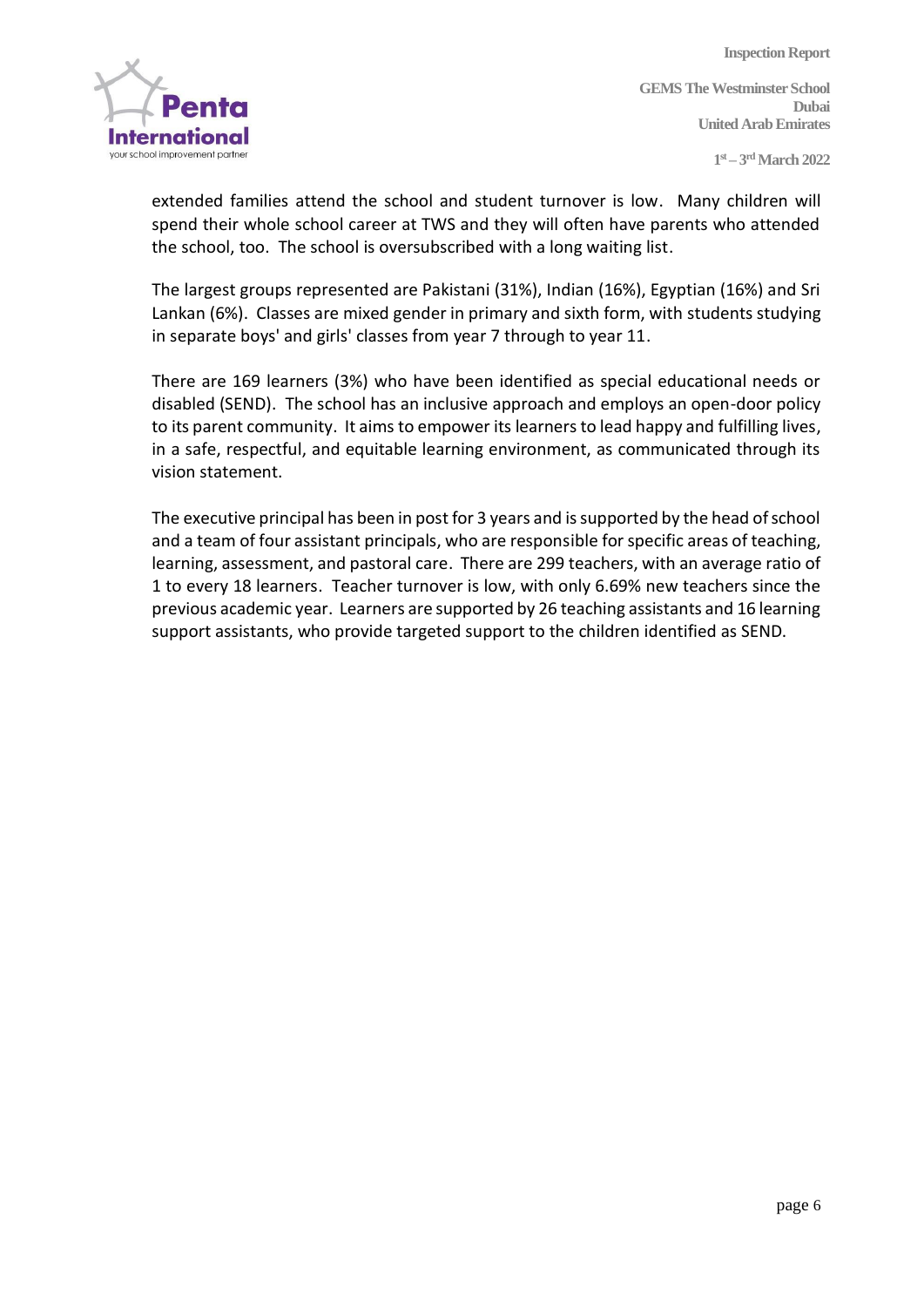

**GEMS The Westminster School Dubai United Arab Emirates**

**1 st – 3 rdMarch 2022**

## 4.1 British nature of the school

The British nature of the school is evident from more than just its name.

The school's mission is to deliver a high-quality British education at an affordable price. Students and parents value TWS and this is demonstrated by the positive comments made to inspectors. The school is an active member of the *British Schools of the Middle East* (BSME).

The curriculum is based on the National Curriculum for England (NCfE), the Early Years Foundation Stage (EYFS) programme and IGCSE, AS and A level public examination requirements. A range of UK resources and educational programmes are used to support learning. Some of which are accredited by the DfE, such as *Floppy Phonics*, *Learning Ladders*, *MyiMaths* and *Oxford Reading Tree* Books. Assessments are based on national standards and curriculum endpoints as enshrined in the English programmes of study and those defined by the school's preferred examination boards. The entire curriculum is delivered in English with the exception of Arabic and Islamic studies for Arab nationals, and modern foreign languages. Year 13 students are well prepared and meet the entry requirements to enter top Russell Group universities and colleges in the UK. Students are supported through wellbeing lessons which discuss Oxbridge and UCAS applications.

TWS has a strong and successful house system which every child is part of. There are four houses, centred around the school values and a traditional UK public school. Students stay in the same house throughout their educational career. Intra-House competitions are held in sports, public speaking, dance, quizzes, art, music and essay writing. The school's house point and rewards system reflect those used in UK schools. The whole of the pastoral structure is based on the house system. There is high importance placed on pastoral care, with dedicated staff positions created to foster and support students' welfare and well-being. There are regular sports days, class assemblies, end-of-year shows and other celebrations - For example, the students will perform "Matilda, The Musical" which is due to take place mid-March. A different Shakespeare play is performed by the older students annually.

The school has a long tradition of promoting student voice and democratic processes through its student leadership structure which allows all students to become involved in the leadership and decision making in their school. Student leaders meet regularly with the executive principal and the rest of the school's senior leadership team. TWS has a school uniform and a school council, which contribute towards the Britishness of the school. The school council is made up of year 12 and 13 representatives from each house who meet with the executive principal every half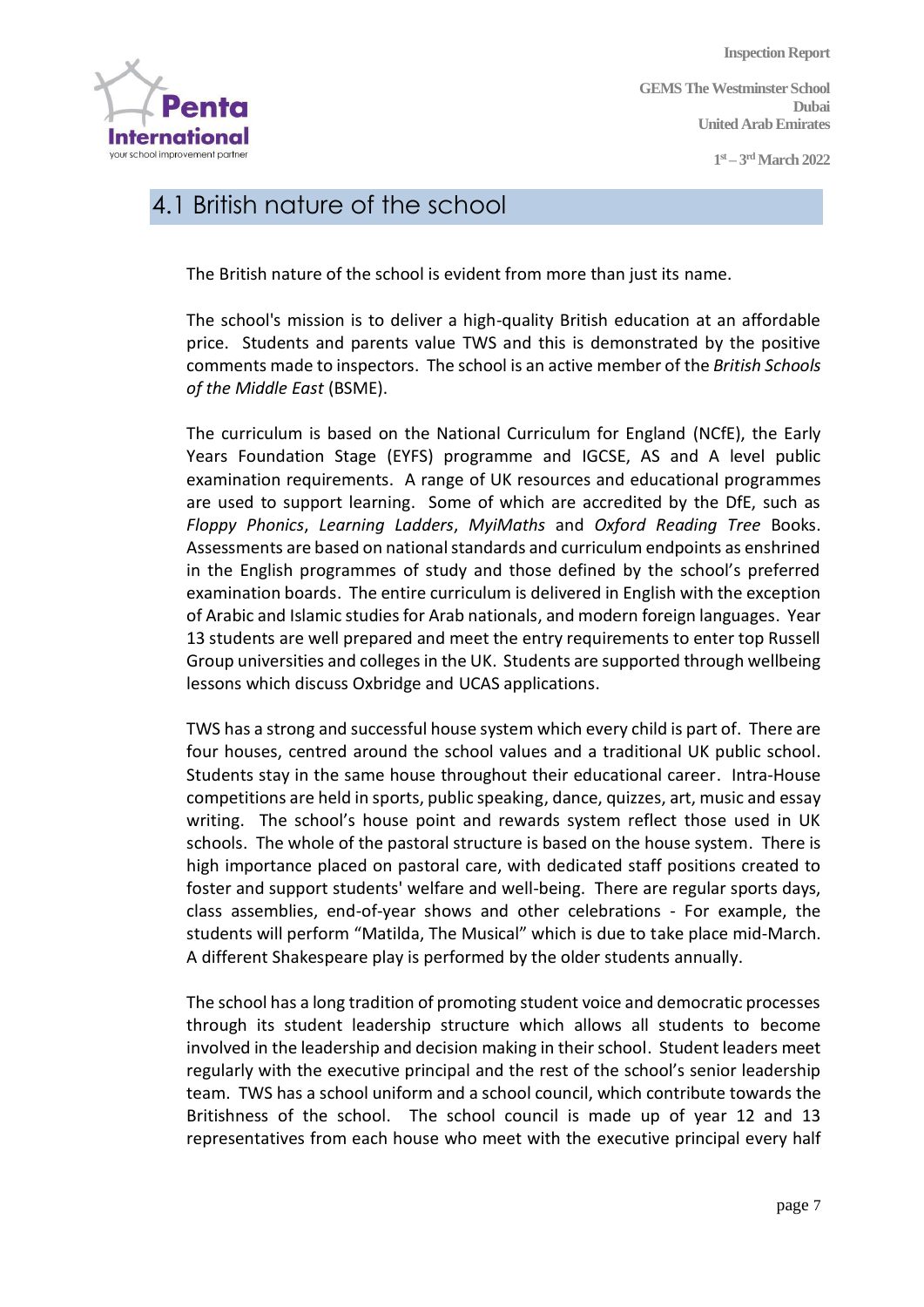

**Inspection Report GEMS The Westminster School Dubai United Arab Emirates**

**1 st – 3 rdMarch 2022**

term. They write action plans and bring in new initiatives which filter down to the rest of the school.

There is a plethora of academic and non-academic extra-curricular activities to support and extend the formal curriculum, such as drama, debating, elocution and public speaking, music, art and craft, creative writing, cooking and sports. Off-site visits and relevant visitors offer further enrichment to the stated curriculum. Interschool competitions are held with other British schools. Sixth form students participate in the Cambridge International Education International Project Qualification (IPQ). Students devise and develop a research question, conduct research to answer this question, record their progress in a research log and write a research report.

British values are recognisable in student conduct in and around school. Personal, social and health education (PSHE), including assemblies, develop students' understanding of discrimination and inclusion. There are bright, creative displays around school, celebrating the achievements of the students. British values are clearly displayed around school and form part of the school ethos and culture, particularly in secondary. Dedicated boards are seen to recognise core British values, namely the main school reception and on the staircases. Winston Churchill and Margaret Thatcher feature on an 'Inspiring People' display.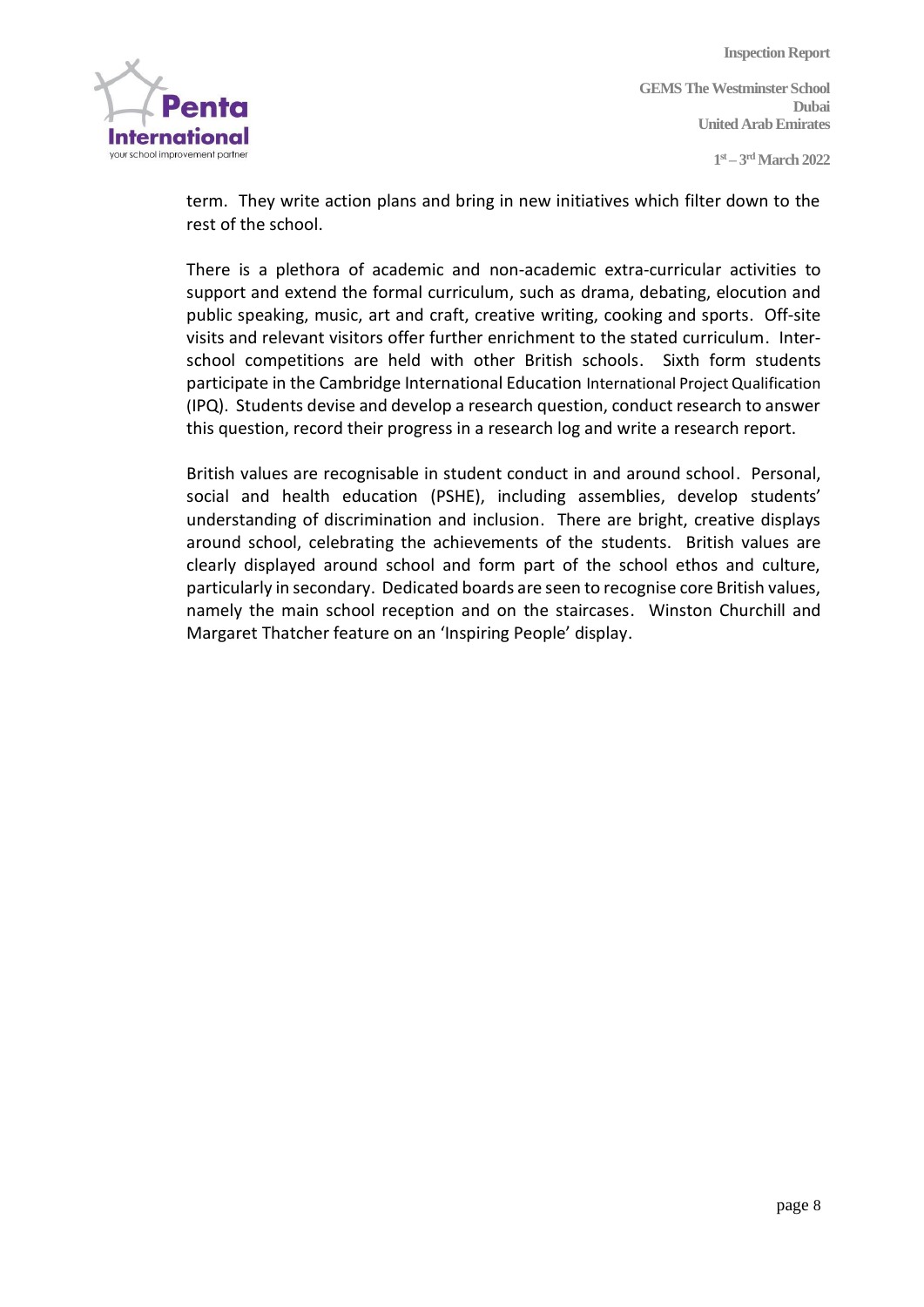

**GEMS The Westminster School Dubai United Arab Emirates**

**1 st – 3 rdMarch 2022**

## *5. Standard 1* The quality of education provided by the school

The quality of education provided is consistently at least good and there are significant outstanding features. The school fully meets the standards for BSO.

#### 5.1 Curriculum

The quality of the curriculum at TWS is good with aspects that are outstanding.

The NCfE provides the framework for teaching and learning at all age phases. The curriculum meets the students' linguistic, mathematical, scientific, technological, human and social needs. The curriculum prepares students for entry/re-entry into the UK schools and universities. UK curriculum developments are tracked and implemented; EYFS provision reflects aspects of 'Development Matters' guidance, for example.

A coherent and detailed curriculum policy is in place which outlines aims, direction and purpose of learning. Consideration is given to curriculum progression and transition between phases. Mapping documentation gives consideration to skill and content coverage. Long-term planning is well-considered, lesson plans are sufficiently detailed. Progression maps focussing on mathematics and English/literacy were evidenced, with consideration given to transition and skill development at the different ages and stages. The school leadership structure outlines clear areas of responsibility and the primary, girls' secondary and boys' secondary heads are very familiar with all aspects of the curriculum that they are responsible for.

The curriculum offer is suitably broad and balanced in primary. Moral education, global perspectives, ICT and well-being are examples of subjects that are incorporated into the curriculum. There is a desire to incorporate more projectbased and outdoor learning opportunities. In EYFS, students engage in ageappropriate learning about mathematical concepts and literacy. Critical thinking skills and memory the focus of their learning. They also learn to talk about their feelings and develop relationship skills through play. Physical activity is limited to movement within the classroom and some scheduled time outdoors.

In Years 1-6, the curriculum incorporates priority on reading, writing and mathematics with other important aspects of the curriculum. Students access Arabic, Islamic Education and moral social cultural studies. Global perspectives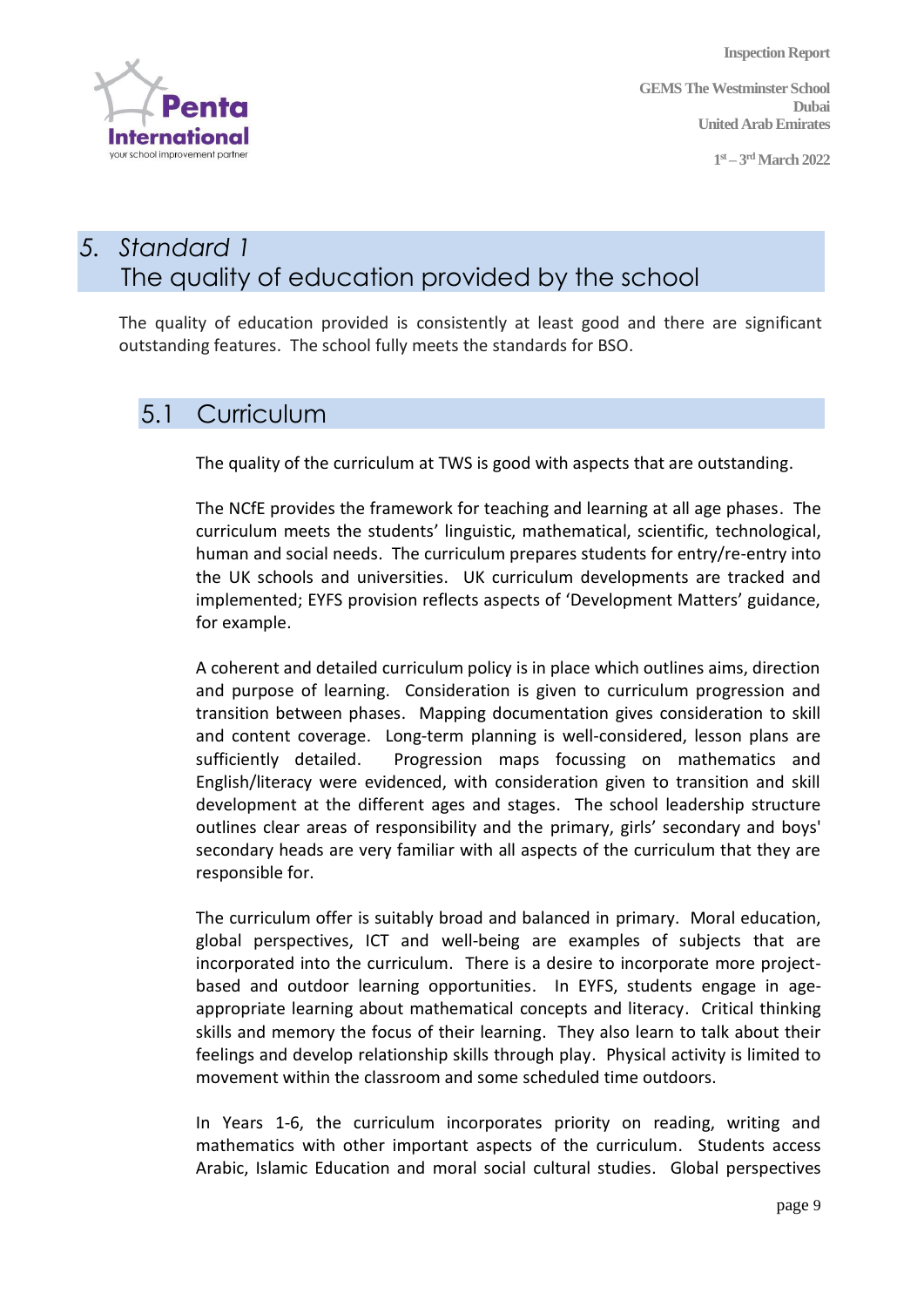**International** your school improvement partne

**Inspection Report GEMS The Westminster School Dubai United Arab Emirates**

**1 st – 3 rdMarch 2022**

combine other important aspects of the curriculum. There is a conscious effort to develop students' literacy skills which continues as they move into the secondary school. Reading is identified as a priority area for development.

As students enter secondary, they access a curriculum that reflects the KS3 framework. Year 9 is regarded as a pre-IGCSE year; option selection for IGCSEs is reflected in students' timetables in Year 9. Students have access to nineteen IGCSE subjects, fifteen AS Level and eleven A Level subjects - student uptake determines the feasibility of offering this range. There has been a conscious and deliberate effort over the past 3 years to broaden the curriculum in KS4 and KS5; IGCSE option subjects are gradually being added to, and a small number of BTEC subjects are being promoted. Students and parents value more traditional subjects, which alongside MOE recognition of these qualifications has resulted in them not attracting sufficient uptake to run. Well-being and careers feature as lessons within the secondary curriculum.

The majority of students in the school are classified as speaking English as an Additional Language (EAL), however, they are immersed in an English-rich environment. They study first language English until the end of year 10; thereafter they can then choose between first and second language for IGCSE - the school encourages students to take first Language, some default to second language in order to maximise opportunities for a high grade and are destined for universities which do not differentiate between the exams.

The curriculum provides for the academic, moral, physical, creative and social development of students and caters for students who have SEND and EAL needs. The Inclusion Team has clear policies and practices in place to support learners with exceptionalities. Students identified as having SEND are monitored on an ongoing cycle of diagnosis-therapy-testing. Authentic and impactful differentiation is a consideration in the teaching and learning exchange with scope for further development.

The academic curriculum enables students to reach age-related expectations. This is supported by a diverse enrichment curriculum. Despite Covid-19 related restrictions on sports and other after school activities, there is enrichment opportunity embedded within the taught curriculum, including IPQ, community service, student leadership, Arab League, TEDx, project work on sustainability, Trinity Music Examinations etc. Extra-curricular activities are limited because of Covid-19 restrictions, however the school is soon to host its first production, Matilda. Pre-Covid-19, there was in place a sports programme coordinated by a third-party provider which included competitive teams who represented TWS in inter-school fixtures and events. The sports programme is delivered by certified coaches and includes swimming (students can access a pool at a neighbouring school).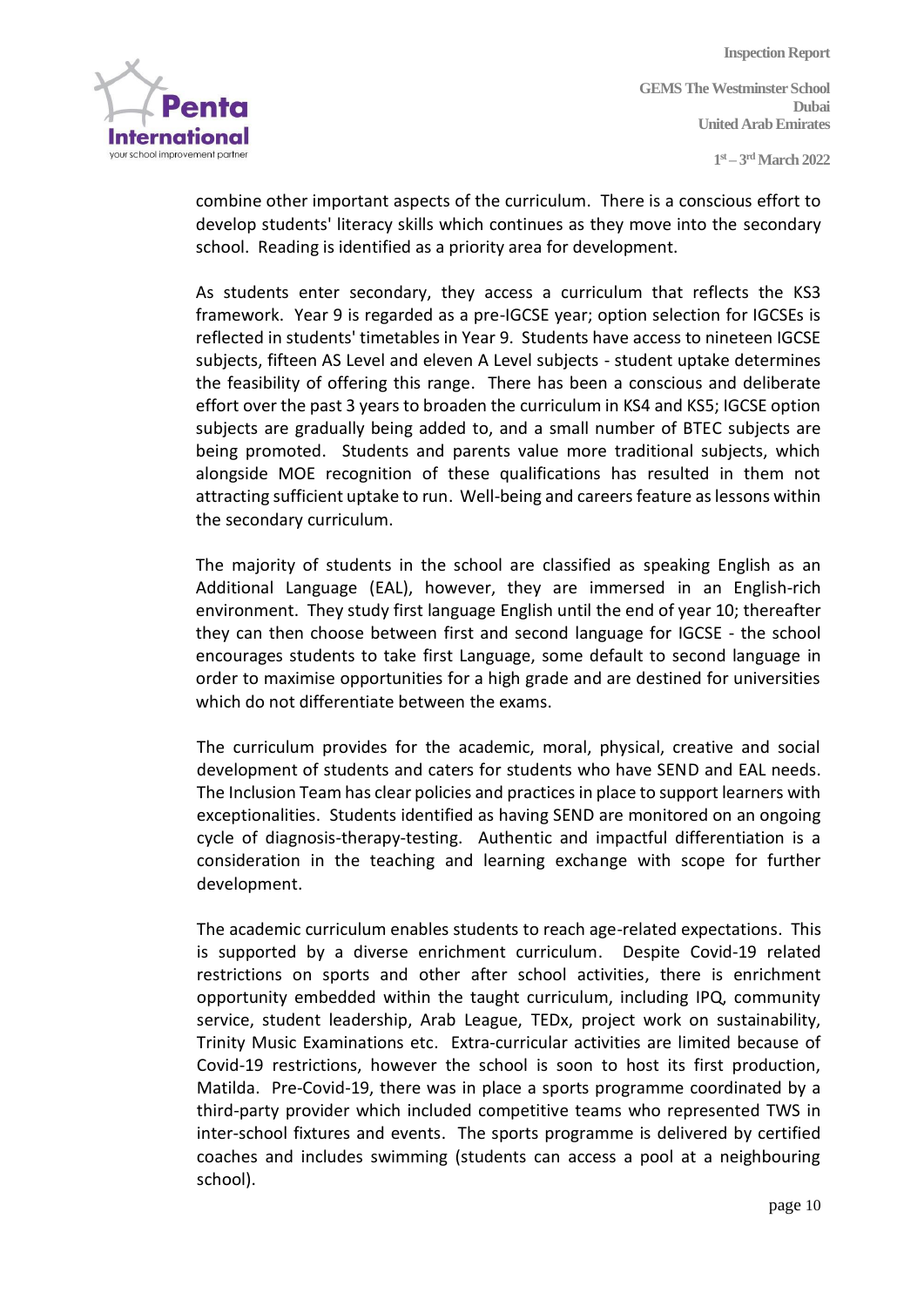

**GEMS The Westminster School Dubai United Arab Emirates**

**1 st – 3 rdMarch 2022**

## 5.2 Teaching and Assessment

Overall, the quality of teaching and assessment is good with some outstanding features and few unsatisfactory lessons.

Teachers at TWS have a clear understanding of how to create good learning, there are often impressive levels of student engagement. This results in a learning culture of enthusiastic participation. Small things like greeting students in the morning have a big impact on the level of positivity within the school. Almost all lessons had a purposeful learning atmosphere. For example, in EYFS, students concentrate well and really love their activities. Key Stage 4 and 5 boys are able to interact and collaborate very effectively in a wide range of situations to achieve agreed goals. They articulate clearly and can communicate their learning. They demonstrate levels of knowledge, skills and understanding that were often above expected curriculum standards.

Behaviour and attitude of the students are exemplary. Students show a real enthusiasm for learning. The classroom and corridor management through well-embedded processes result in very few incidents of poor behaviour; managing over 5,200 students in one building thus appears to be effortless, although of course it is a result of excellent systems.

In the best lessons, students worked collaboratively in groups, before sharing their learning with the rest of their class. Excellent levels of spoken English observed in a Year 5 social studies about seas and oceans, allowed the students to make their own presentations, which was then supported by highly effective questioning from the teacher: this strongly promoted critical thinking. One example of higher order thinking observed was when the class explained the environmental implications of North Sea fisheries and the oil industry.

Good and excellent lessons were often driven by great planning by the teacher. In many EYFS classes, the use of a range of suitable activities led to students who were well on the way to being independent learners, with good prompting and questioning by the teachers and assistants. There was effective use of assessment for learning, as the teachers check for progress throughout the lesson and embedded (as appropriate) peer assessment practices.

One Year 3 mathematics class was particularly well planned in terms of resources and targets. The students were excited to seek the answers and a route to meeting the targets. In a Year 6 English class, for example, on using writing techniques to build suspense in a story, students composed paragraphs suitable for a suspense story and were able to produce high quality writing. This was supported effectively by excellent scaffolding and strong planning, including 'help words', authorial techniques, visual stimuli (artwork) and high levels of pace and challenge. In a Year 9 girls' English class, the teacher organised the students into groups with clear instructions from the onset.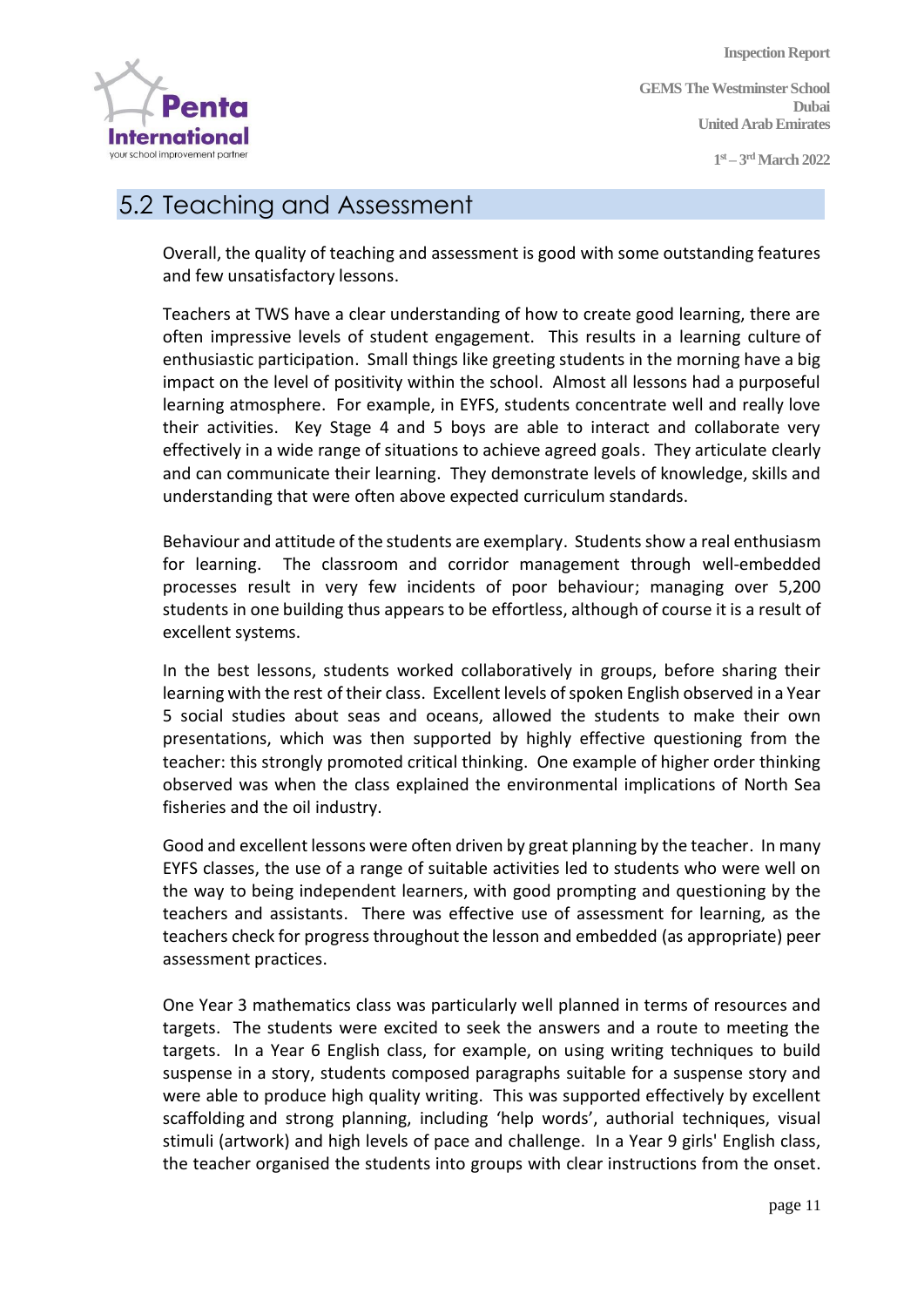

**GEMS The Westminster School Dubai United Arab Emirates**

**1 st – 3 rdMarch 2022**

Success criteria were discussed, understood and relevant; this resulted in a high quality of student interaction and collaboration, and was clearly a well-understood and embedded strategy. The students communicate their learning with peers and staff orally and in writing, for example "Jane Austin's work inspired women to stand up, to be empowered, and to get out of their houses...". The topic was meaningful and relevant for students, identifying learning from previous lessons and differentiated outcomes. The teacher's discussion with students promoted thoughtful and considered responses.

In lessons that were less effective, it was often because the teacher was not able to engage all the students. A Year 12 life skills lesson for example, included an outstanding presentation by a female student, but a significant number of boys were not listening to her and instead chose to complete mathematics and science homework. They effectively opted out of learning.

Teachers across the school are well aware of EYFS, NCfE and IGCSE-AS-A Level expectations and generally demonstrate good competence in the skills and knowledge of the subject matter of their respective key stage curricula. [Lesson observations,](https://gemsedu-my.sharepoint.com/:f:/p/survey_tws/Evqex99s76xEoYdpeDnAp0cBEapU_PB_m9Uv3H2IZAI-Eg?e=RFtIET)  focused learning walks [and students' work scrutiny](https://gemsedu-my.sharepoint.com/:f:/p/survey_tws/Evqex99s76xEoYdpeDnAp0cBEapU_PB_m9Uv3H2IZAI-Eg?e=RFtIET) every 6 to 8 weeks help to support teaching practice. The evaluation and any next steps needed follow effective monitoring and moderation by the senior and middle leaders. Data is analysed for planning further action points.

Assessment is viewed as an integral part of learning and teaching, and was evident in lessons. A variety of formative and summative assessments are in place to assess the students' learning and monitoring their progress. It also supports teachers to facilitate teaching and learning, to identify what students already know and how to take the next steps to guide them forward. A meaningful assessment and reporting process is in place across the school.

Students are actively engaged, motivated and independent learners. They can talk about the learning process and are open about giving and receiving feedback. Assessment strategies in the best lessons enable them to improve and work purposefully to achieve or exceed their expected learning outcomes. Students in KS5 demonstrate in a high standard of independent learning, supported by an environment of reflection and reasoning. Most students know their strengths and areas of development and understand individual targets to improve their outcomes.

For EYFS, ongoing assessments are made against the early learning outcomes, and is compared with students achieving a 'Good Level of Development' (GLD) against UK standards. In primary and beyond, the school uses the student's prior attainment, CAT4 scores and the "if challenged" grades to set personalised targets at the start of the academic year for all students from year 1 to 11, while the ALPS MEG based on their IGCSE results is used for Years 12 and 13.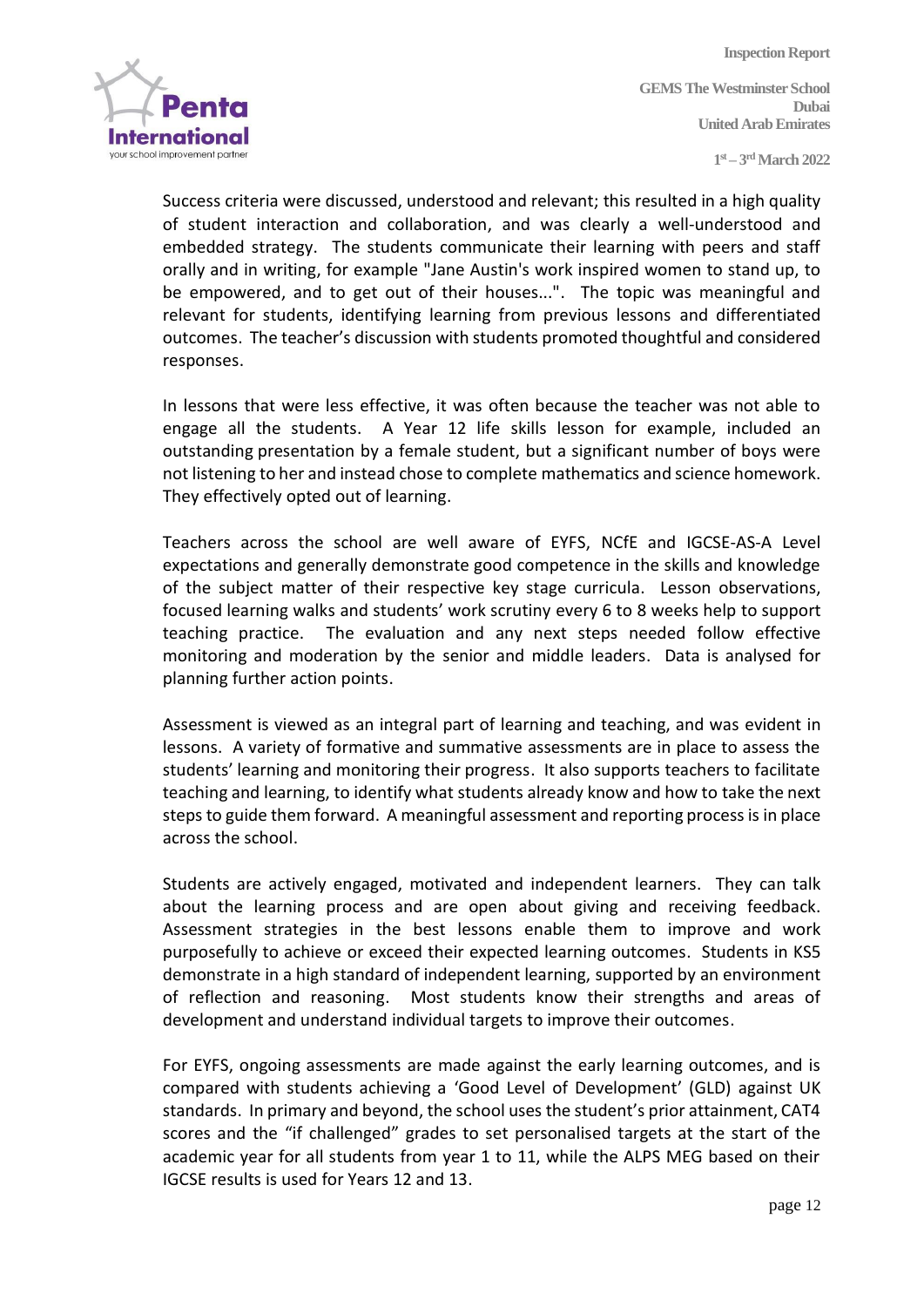

**GEMS The Westminster School Dubai United Arab Emirates**

**1 st – 3 rdMarch 2022**

## 5.3 Standards achieved by pupils

Standards achieved by students are excellent. TWS students make strong progress and achieve excellent results in externally validated examinations, for example at GCSE and A-level.

All students in the Early Years are EAL learners and most start school without any preschool or nursery training. Students are supported by providing them with lots of opportunities to develop their speech and language skills through the introduction of the International Phonic Programme along with differentiated and challenging play activities like storytelling with props, investigations and coding apps. EYFS Target Tracker reports indicate that 64% of students in the whole cohort achieved a Good Level of Development (GLD) and 63% of the students have achieved at least the expected level in the 17 Early Learning Goals (ELG) and an Average Point score of 35, which is above UK average of 34.5.

GLS progress tests in Years 4, 6 8 and 10 show that a majority of students have attained above expected levels. Progress in science is particularly strong.

|         | Progress tests in     | Progress tests in     | Progress tests in     |  |
|---------|-----------------------|-----------------------|-----------------------|--|
|         | English (PTE)         | mathematics (PTM)     | science (PTS)         |  |
|         | Above expected levels | Above expected levels | Above expected levels |  |
| Year 4  | 61%                   | 74%                   | 81%                   |  |
| Year 6  | 62%                   | 56%                   | 69%                   |  |
| Year 8  | 47%                   | 59%                   | 72%                   |  |
| Year 10 | 59%                   | 70%                   | 77%                   |  |

Target setting is thorough and reviewed regularly throughout the year during Challenge Meetings. Targets are generated through the use of CAT4 scores in Key Stages 3 and 4 and ALPS MEG and IGCSE average point score used for Years 12 and 13.

Performance in IGCSE and A Level exam has steadily improved over the years. In Summer 2021, TWS outperformed British schools in their IGCSE and A Level exams in the percentage of students who achieve  $A^*$ -A and  $A^*$ -C grades. The school was ranked 6th out of 18 GEMS schools for A\*-C at IGCSE and 11th out of 18 for A\*-A.

|                                  | TWS       |           |           | <b>GEMS</b> average | UK average |               |
|----------------------------------|-----------|-----------|-----------|---------------------|------------|---------------|
|                                  | $A^*$ -A% | $A^*$ -C% | $A^*$ -A% | $A^*$ -C%           | $A^*$ -A%  | $A^*$ - $C\%$ |
| <b>IGCSE</b><br><b>JUNE 2021</b> | 46%       | 90%       | 51%       | 89%                 | 30%        | 77%           |
| A LEVEL<br>JUNE 2021             | 52%       | 97%       | 50%       | 90%                 | 44%        | 88%           |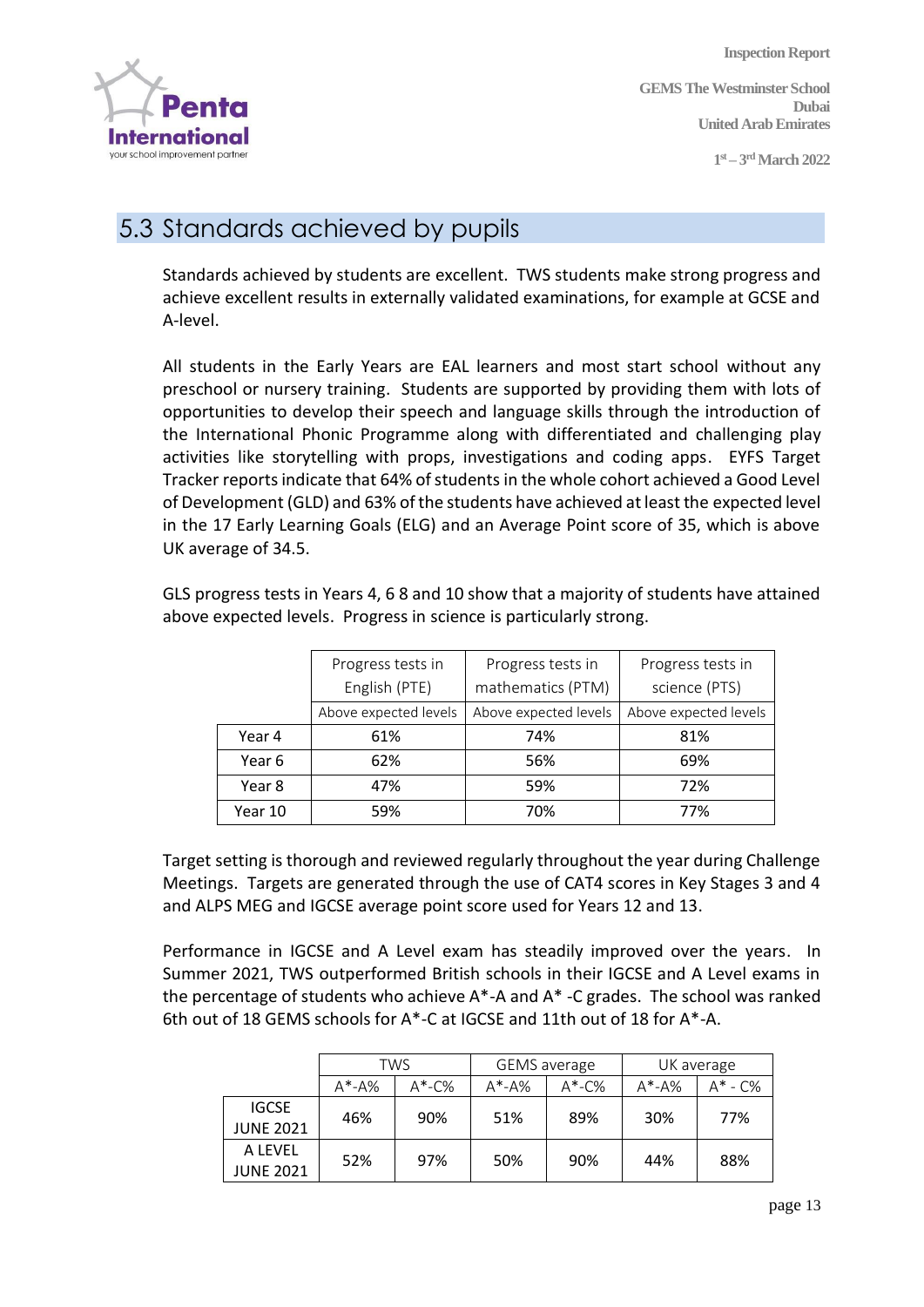**Inspection Report GEMS The Westminster School Dubai United Arab Emirates**

**1 st – 3 rdMarch 2022**



ALPS Quality Indicator places the school within the top 10% of the schools following the same curriculum as TWS. The value-added scores are 1.21 for IGCSE, 1.09 for AS level and 1.07 for A-level examinations. This indicates that almost all students have met or exceeded the minimum expected grade for the subjects which they are studying: indeed, the average TWS student achieves over one grade higher than average students worldwide.

In line with the national agenda in the UAE, the school also takes part in the TIMSS, PISA, PIRLS assessments. TIMSS 2019 held for students of Year 5 and Year 9 in mathematics and science indicate that students have performed significantly higher than the TIMSS centre point. Students who participated in PIRLS 2016 and 218 performed better than PIRLS centre point.

Students also participate in various events and competitions outside school which gives them an extensive range of real-life opportunities, for example the Chevron Readers Cup 2021, Achieve 3000 reading competition, Poetry for all 2020, Medical and Science Exhibition (MASE) 2020, National Level Mental Math competition. They also participate in Kenken, MUN, Spelling bee, GEMS innovation Challenge, business competitions, sustainable projects, TEDx, National Day and a virtual art exhibition which all help to enhance their skills and become responsible learners.

The high-quality careers provision and pastoral care has significantly contributed to the success of students particularly in the secondary school.

92% of the students in 2018-19, 70% in 2019-20 and 60% in 2020-21 have been admitted to universities of their choice. There was a drop in the last 2 years due to the pandemic affecting travel and these students are supported through the GEMS Alumni programme. Some of the students also received scholarships.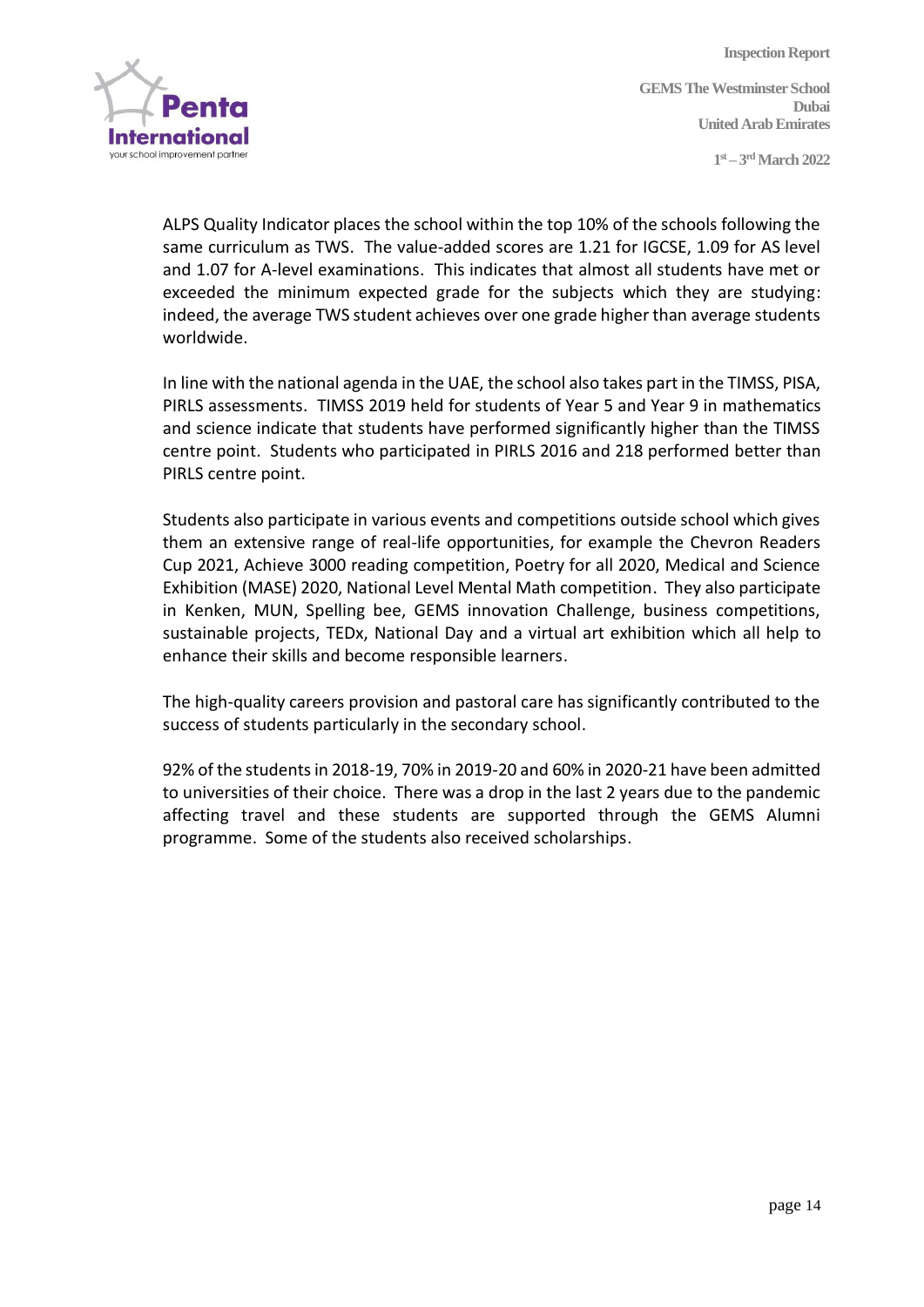

**GEMS The Westminster School Dubai United Arab Emirates**

**1 st – 3 rdMarch 2022**

#### *6. Standard 2*  Spiritual, moral, social and cultural development of pupils

The spiritual, moral, social and cultural development of the students is excellent.

TWS is a fully inclusive school which embraces and celebrates the diverse school community and its varied cultures and nationalities. Students across all phases of the school have ample opportunities to share and celebrate their experiences from their cultural backgrounds in lessons and extra-curricular activities (ECAs). Students appreciate the importance of treating all groups of people equally and with respect.

Discussions with students, teachers and senior leaders, together with observations of students' attitudes and behaviour in almost all lessons and around the school, validate an aspect of the school's vision which is "to create a safe, respectful and equitable learning environment where everyone is free to express their opinion and to have that opinion fully respected". Students' behaviour is excellent throughout the school in most lessons, when students are moving around the building, and at break times. They show very good levels of self-discipline at all times.

Students are proud of their achievements. They understand the importance of regular attendance, hard work, and enjoy participating in all aspects of school life. School leaders keep a close check on attendance. Attendance is high with an average of 96%. Students are very welcoming, polite, curious and work hard to maintain the orderly and peaceful nature of the school. They are sensible, responsible citizens, who value their learning, friendships and relationships with staff.

The school ensures that meaningful opportunities implemented to develop, embed and celebrate the core values and foster a very positive ethos. The school's student leadership, house system, the positive approach to the rewards and sanctions policy, morning and celebratory assemblies, and extra-curricular initiatives are making a very positive impact. 'Courage', 'opportunities', 'encouragement', 'inclusive', and 'teamwork' were key words used by student leaders to describe the impact of their roles. The school's four houses - Wisdom, Equity, Courage and Tolerance – along with their wellness web, peer-joint program for students, ECAs, themed days, and assemblies promote and foster an ethos which students are proud of. Surveys about the school's wellbeing initiatives and activities in Years 3-13 report that 95% of the students believe that they value personal relationships and have mutual respect towards their peers; 94% of the students believe that teachers care about their wellbeing at school; and 93% of the students are happy be a part of student led initiatives. In partnering with EduCCate Global, (a global sustainability initiative that includes local matters), students are empowered as pioneers of sustainable living, promote climate literacy, raise awareness within school community.

Students have a keen understanding of British values, such as empathy, equity, honesty, the rule of law, and have high expectations for putting democratic principles into practice. The school's house system, along with initiatives such as its theatrical production of 'Matilda',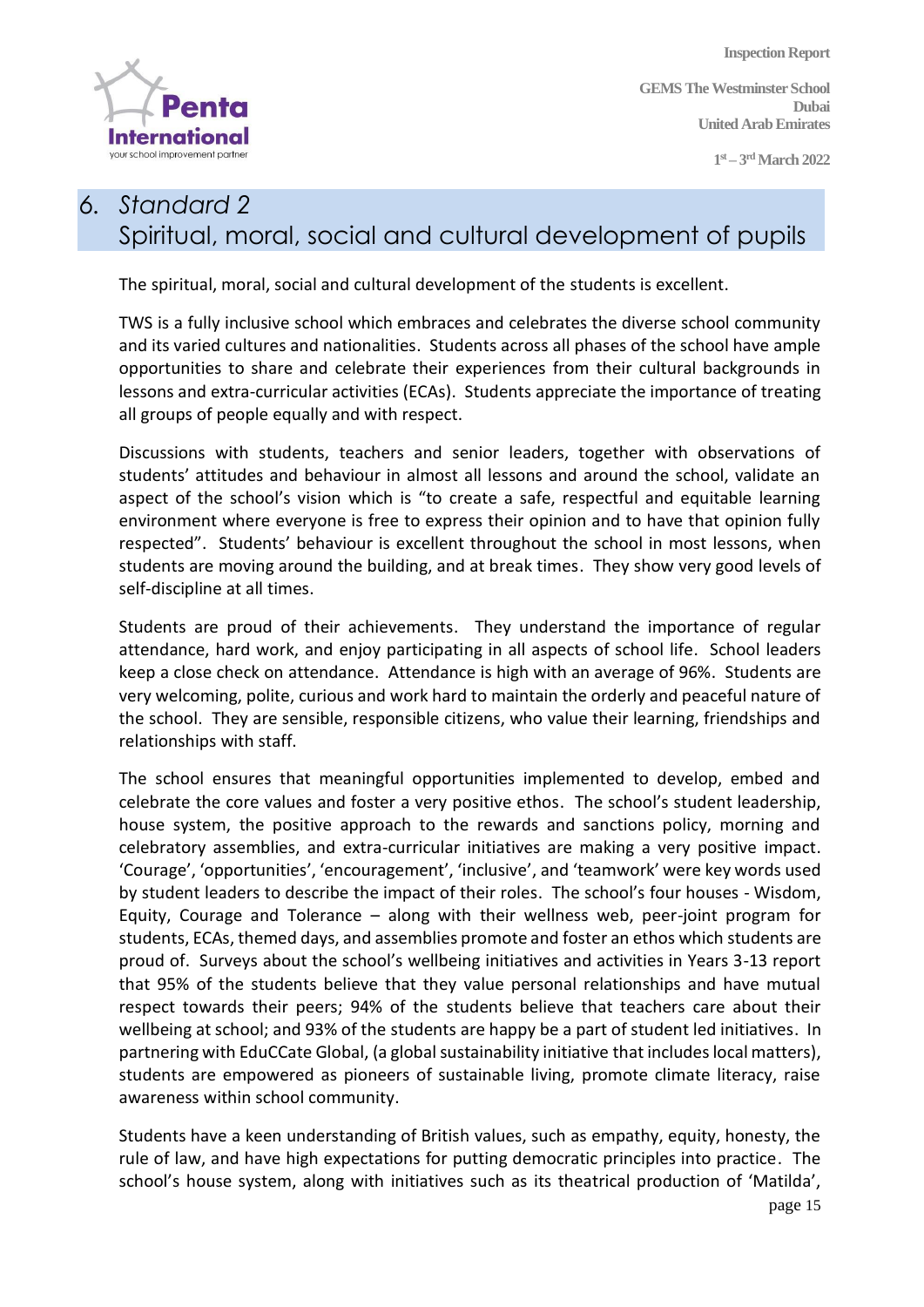

**Inspection Report GEMS The Westminster School Dubai United Arab Emirates**

**1 st – 3 rdMarch 2022**

sports teams, and debate club are embraced and celebrated. The *Primary Pulse*, a musical extravaganza for primary students, fosters and showcases young talent annually. Learning based, virtual tours to places and museums in Britain like Westminster Abbey, the London Eye, the Natural History Museum, and Shakespeare's Globe theatre facilitated the spiritual, moral, social and cultural development of students, especially during the Covid-19 pandemic.

In and out of lessons, students demonstrate high expectations for themselves and others, take responsibility for their actions, and exercise their understanding of right and wrong. The learners feel safe at school and know whom to talk to if they have a problem.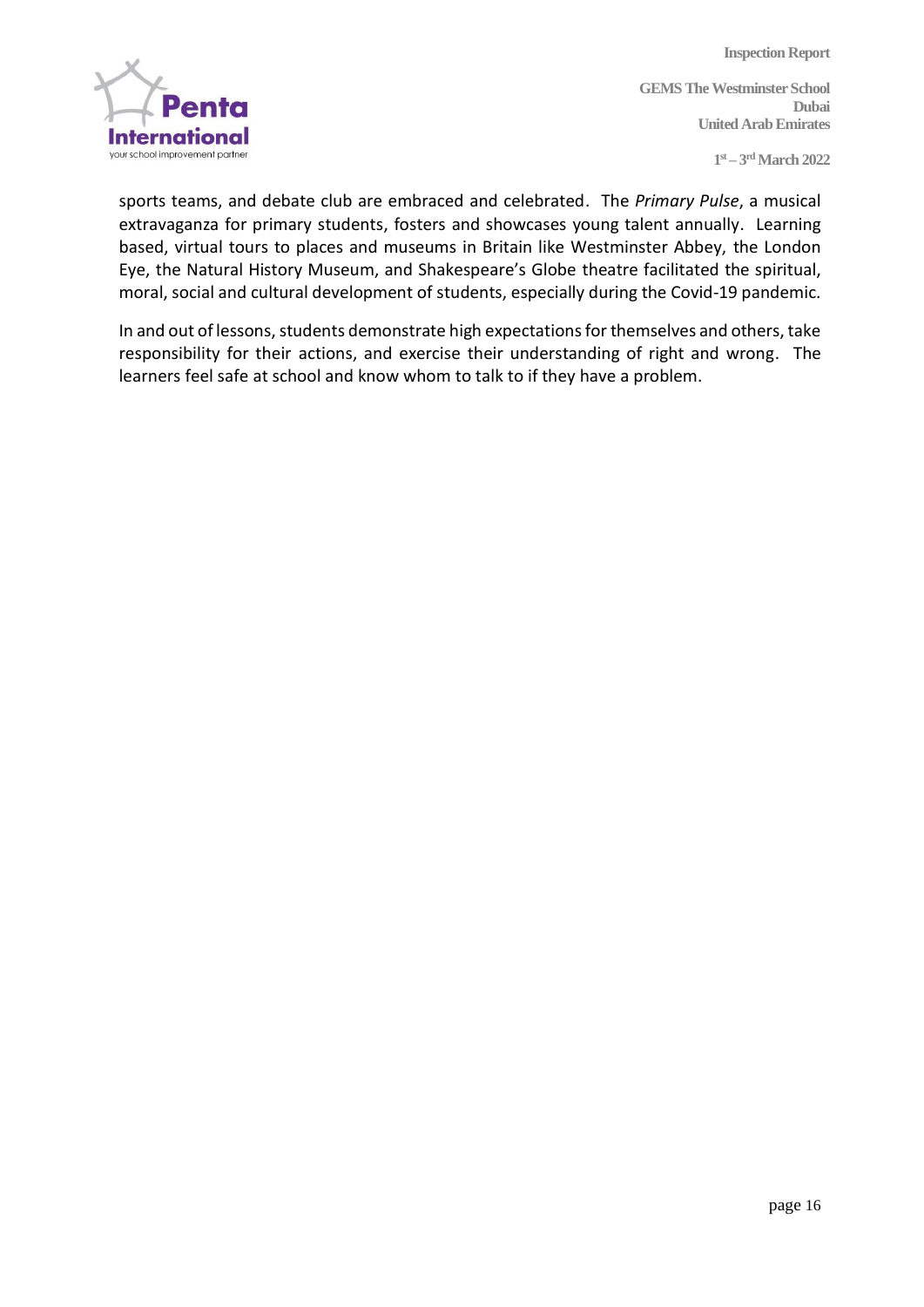

**GEMS The Westminster School Dubai United Arab Emirates**

**1 st – 3 rdMarch 2022**

## *7. Standard 3* The welfare, health and safety of the pupils

The provision for the welfare, health and safety of the students is good.

There is a well-focussed culture of safeguarding in the school. All members of the school community make the health, welfare and safety of students a priority. Leaders' work in this area is supported by a set of comprehensive policies which are shared with staff and made available to parents.

Through its induction procedures, new staff are made aware of the school's principles and approaches to maintaining the welfare of students. Admission procedures comply with local requirements and the school is a non-sectarian, co-educational institution which welcomes boys and girls of all nationalities, religions and cultures. New students are helped to settle into the school very quickly.

The school benefits from updated policies on safeguarding from the GEMS corporate safeguarding specialist, along with the school's designated safeguarding lead and safeguarding officers. These are reviewed on a regular basis in the light of students' needs, their security and due consideration best practice locally and in the UK.

The school's leaders ensure that relevant health and safety laws are complied with the effective implementation of comprehensive health and safety policies and risk assessments. 20% of the school's staff have undertaken a fire risk assessment and taken appropriate steps to ensure that the school complies with local fire-safety regulations and 10% have been trained and certified as emergency first responders.

The need to protect students when using technology and the internet is supported by its E-Safety Guidelines. The school has protective firewalls and educates its students and staff about risks and protecting themselves when using the internet, including cyber-bullying and harmful websites.

Expectations for behaviour are clear and understood by new and established students. This results in a warm atmosphere with positive and respectful relationships between students and adults. Students know the consequences of not complying with behaviour codes and accept sanctions, along with guidance about how to address unacceptable behaviour, as outlined in the school's rewards and sanctions policy.

The assistant principal, pastoral leads and pastoral team members manage behaviour consistently and takes particular care to support students as they adjust to the school's expectations for behaviour.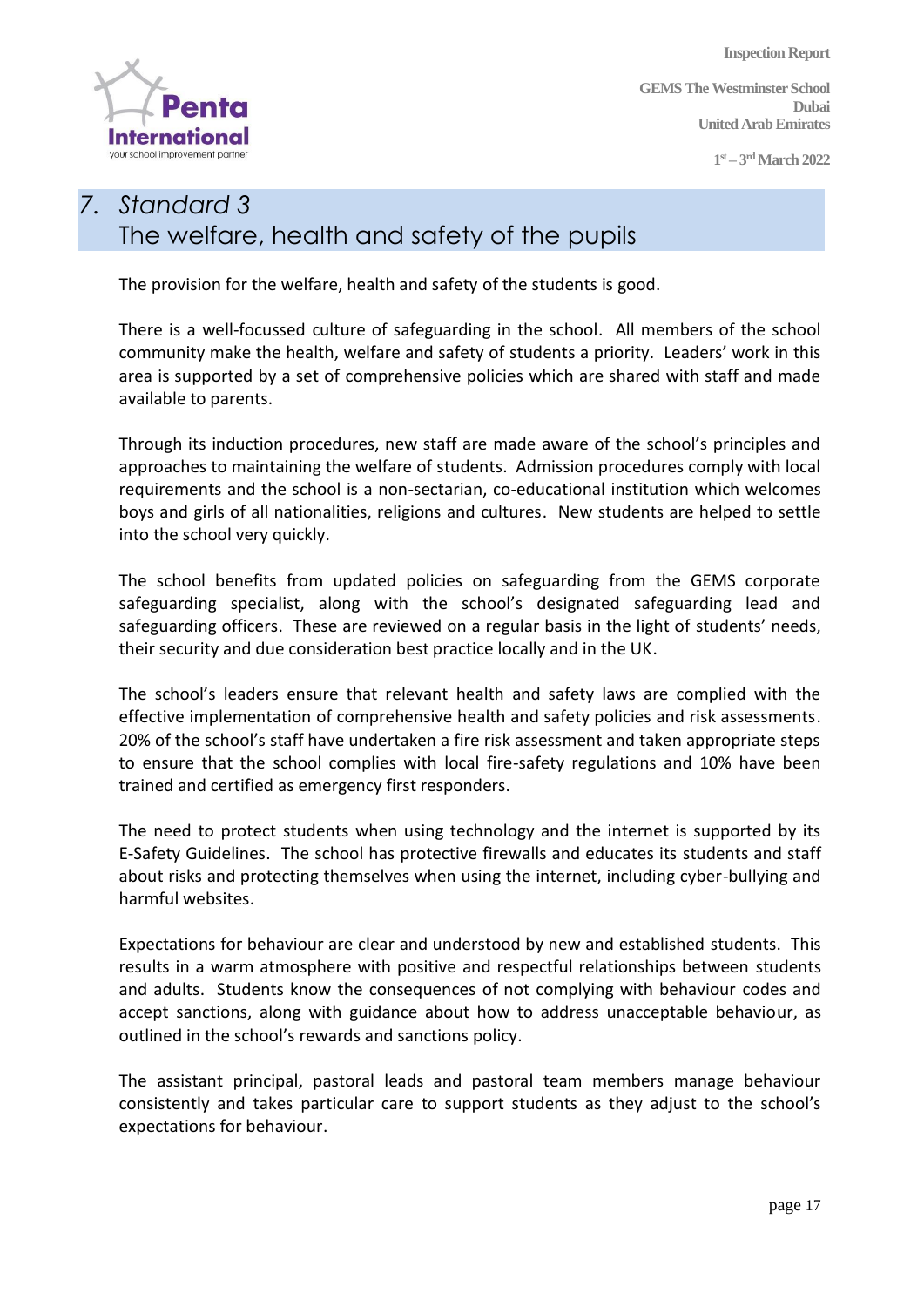

**GEMS The Westminster School Dubai United Arab Emirates**

**1 st – 3 rdMarch 2022**

Attendance is above average and is recorded carefully. Robust systems record late arrivals at the start of the day. Students are supervised well while relaxing and playing spontaneously during breaks. They take responsibility for managing their actions and know how to play safely.

School transport is of high quality with supervision throughout journeys to and from school. Careful planning ensures students travel on the correct bus and are met by an approved adult.

The school promotes healthy lifestyles for parents and students. Students are aware of the need for healthy foods, exercise and the impact of pollutants on health. Displays of students' work promote key aspects of healthy lifestyles.

Clinic facilities allow students who become unwell or who are injured at school to be cared for by qualified nurses. First-aid kits are located throughout the school and a significant number of adults (10% of staff) are trained first aiders.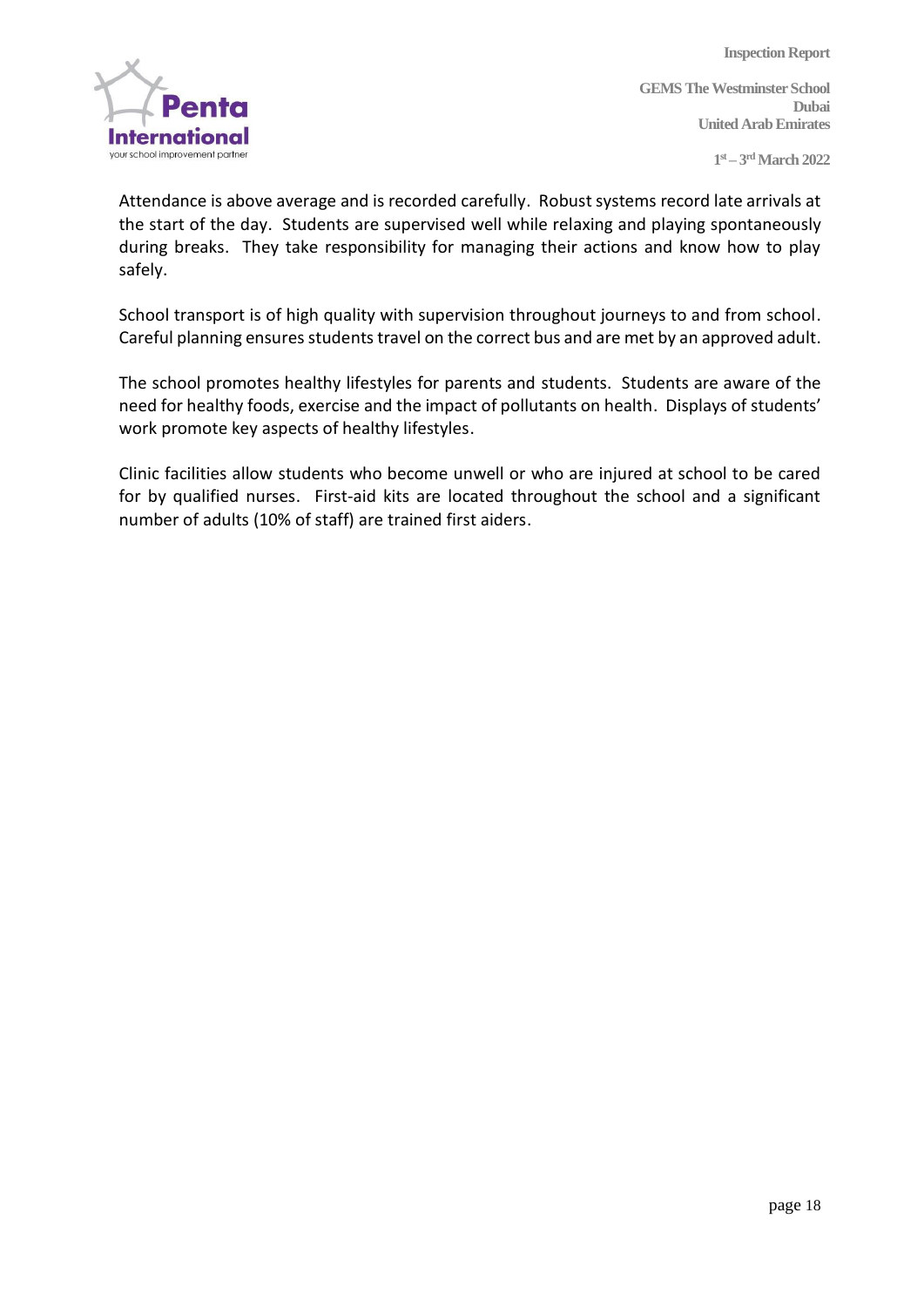

**GEMS The Westminster School Dubai United Arab Emirates**

**1 st – 3 rdMarch 2022**

## *8. Standard 4* The suitability of the proprietor and staff

The suitability of the proprietor and staff at TWS meets in full the requirements of the BSO standards. The rigorous safer recruitment policies and processes in place are very good standards.

TWS is owned and operated by GEMS Education, the largest K-12 education provider in the world, with 43 schools in the MENA region. There is a dedicated vice president safeguarding officer at the GEMS School Support Centre who can provide external support to deal with safeguarding issues, including complex ones, if required. Annual safeguarding audits are undertaken and quality assured by external agencies.

The executive principal and SLT have appropriate requirements for safer recruitment, ensuring well qualified and committed staff are employed. These safer recruitment checks include the proprietor and board. The safeguarding and child protection policies and procedures follow British legislation, as well that of the host country and the school group. The school undergoes external safeguarding audits and follows any advice given. The last international safeguarding audit was in 2021. The SLT as well as head of HR, have all completed safer recruitment training. School policy states that one member of the senior leadership team is present on all interviews.

Prior to staff appointments the HR department completes appropriate checks in the UAE as well as in the staff member's host country. Two references as well as police checks are carried out in the host country as well as country of origin, wherever possible. Additional checks are completed by an external agency for UK teachers. An effective HR department ensures all checks are in place to ensure staff at the school are suitable to work with children and records are accessible as required.

The HR department holds thorough records of all staff and volunteers on a single central register. This includes dates appointed, as well as police checks and qualifications. Supply staff are not used as supply is managed internally. Local authority (KHDA) approval is also an expectation before employment can commence which provides an additional step in the safe recruitment of staff to work with children.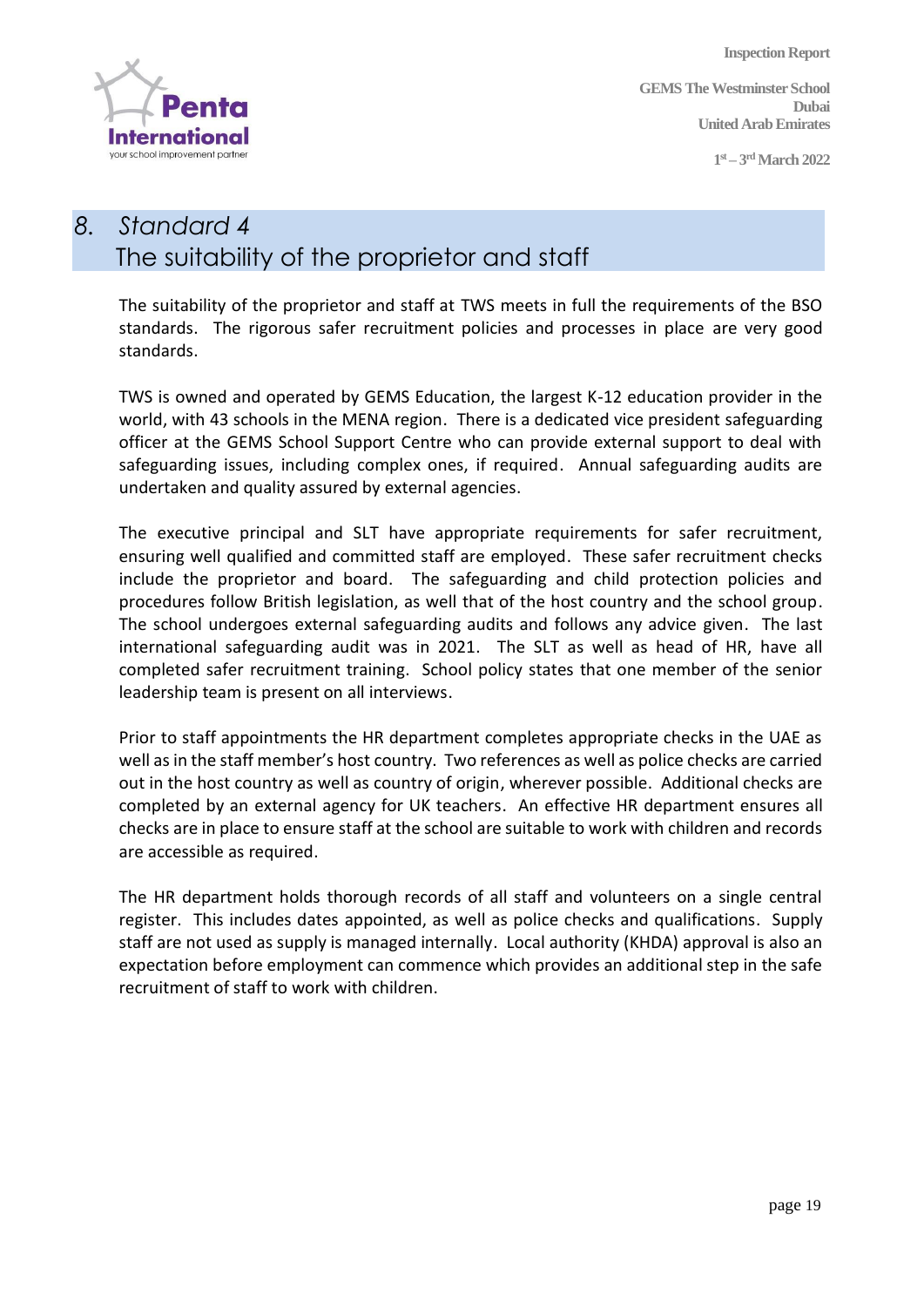

**GEMS The Westminster School Dubai United Arab Emirates**

**1 st – 3 rdMarch 2022**

## *9. Standard 5* The premises and accommodation

The premises and accommodation are satisfactory and meet BSO requirements. There are some excellent features.

The school facilities are carefully managed and well-maintained, they are broadly fit for purpose. The standard of cleanliness is high. Given the number of students on campus, rooms and common spaces are carefully timetabled to ensure efficient use. Displays around campus, particularly in common areas, are vibrant and engaging, many in the display in Secondary corridors have been curated by students with direction from teachers.

The school undergoes regular site checks by local regulatory authorities, as well as by GEMS. It is fully compliant.

Space is limited in classrooms, with some concerns noted about health and safety, particularly in the girls secondary wing. In a number of year 7-11 girls' classrooms, the single entry/exit point was partially obstructed by a desk. Dual access points in primary classrooms were often compromised due to obstructions prohibiting access through one of the doors. Similarly, laboratories with dual access points were observed to have one door locked or obstructed. Hallways, particularly in EYFS are obstructed by student bags and teacher desks. The secondary boys wing is more developed in terms of classroom space, with the newer building accommodating the number of students in classes comfortably and safely.

The Covid-19-related social distancing requirement of 1 metre between students is not possible to achieve given the nature of the school. The local educational regulator has been notified of this and the school has been given an exemption. Based on student numbers and classroom size, the distance achievable is reportedly 80-90 centimetres.

The executive principal and manager school operations are well aware that the number of students in classes, given the physical size of most classrooms, may well compromise opportunities for enriched educational experiences; group work opportunities, for example, are limited because of this.

Entry/exit to campus is well-managed. Student departure is staggered and all exit points around the campus perimeter are in use at the end of the day to manage student/staff departure effectively. The school perimeter is secure with an access control system and staffing, once on campus students are secure. Trained security staff are ample in number and the school references security/health and safety audits undertaken by the parent company has improved from 65% (3 years ago) to 95% (current) against a checklist of 154 compliance standards. CCTV cameras are located in common areas, with recent upgrades to better achieve whole school coverage.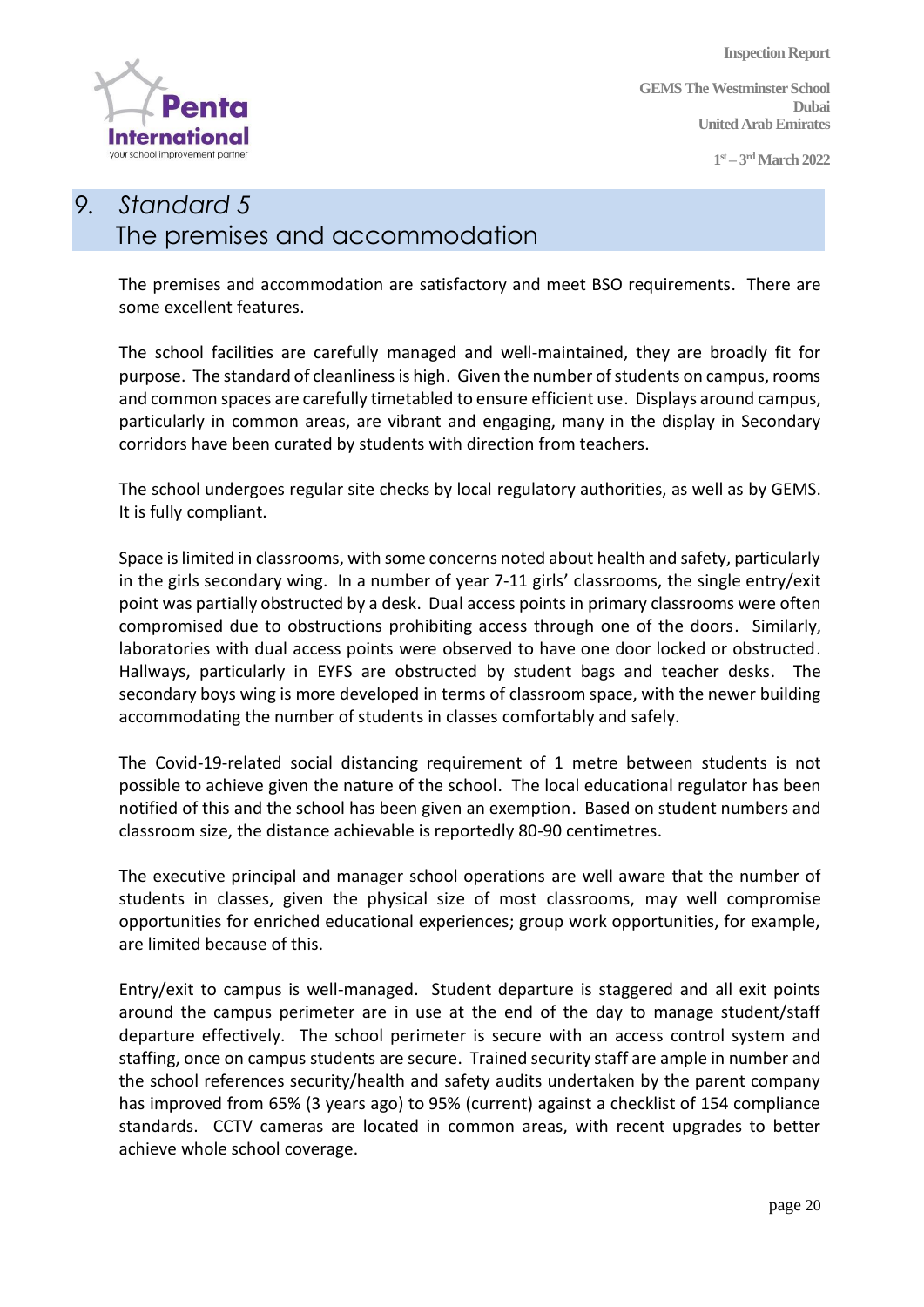

**GEMS The Westminster School Dubai United Arab Emirates**

**1 st – 3 rdMarch 2022**

Fire extinguishers and hoses are located in strategic places and identifiable on clearly labelled maps. Inspection records reflect ongoing and up-to-date checks. There is provision for individuals who are mobility-impaired (ramps, elevators and stair lift). There are four AED units located across campus which are serviced regularly.

Canteen facilities are currently closed in response to Covid-19. In 2019 the school changed caterers to a contractor who was recognised by the Dubai Municipality; this change improved the service and quality of items available to students.

The executive principal has overseen a facilities improvement plan over the past 3 years and has a clear vision for further improvements in the school improvement plan. These include refurbishment of laboratories, libraires, improvements to evacuation access and a dedicated room for interventions. The manager of school operations has requested the addition of a second bus gate to mitigate for emergencies; he has considerable knowledge of campus logistics and undertakes regularly risk assessments. There is a clear understanding of what improvements to premises are needed to enhance teaching and learning; good use is made of facilities given current limitations.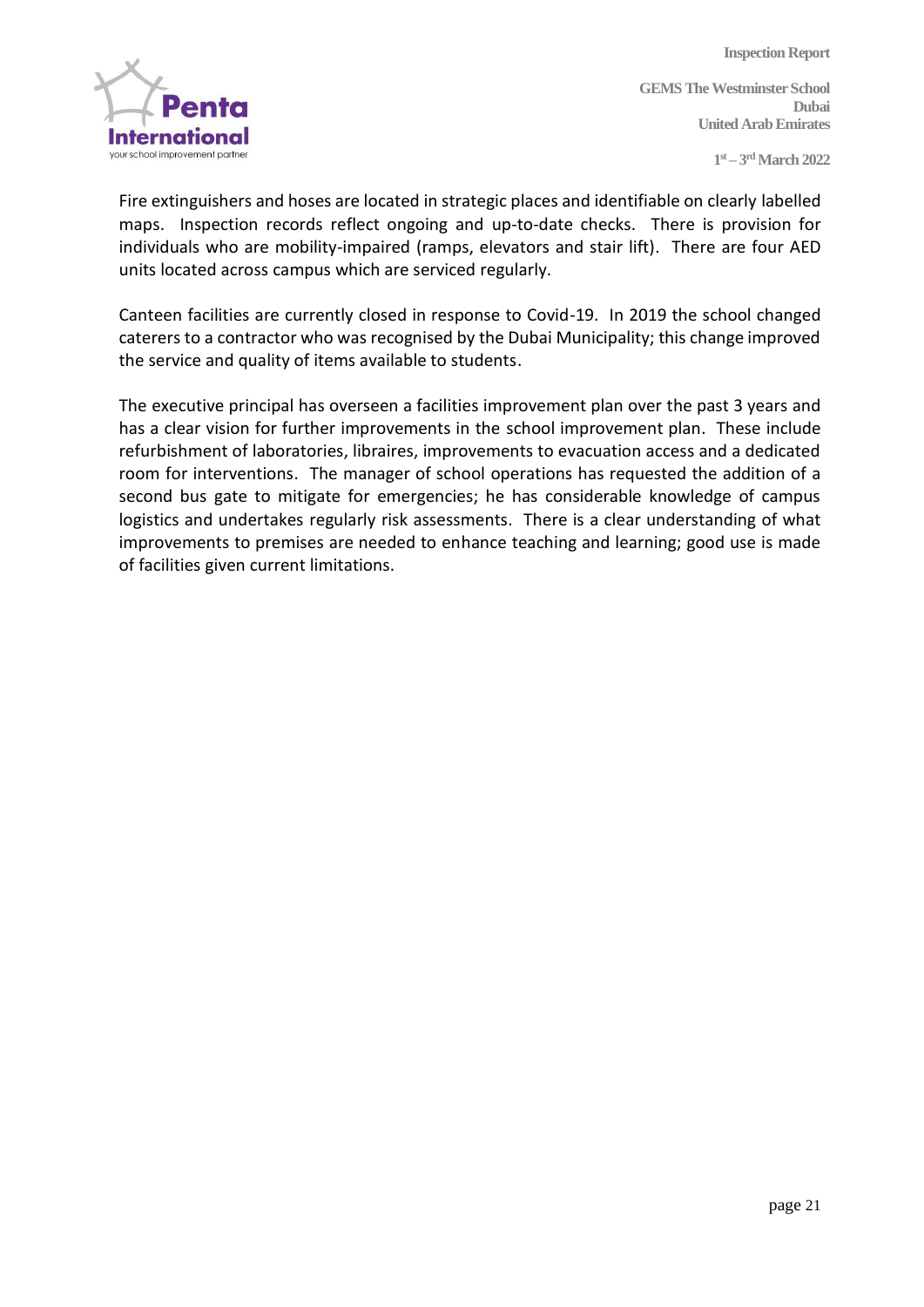

**GEMS The Westminster School Dubai United Arab Emirates**

**1 st – 3 rdMarch 2022**

## *10. Standard 6* The provision of information for parents, carers and others

The provision of information for parents, carers and others is excellent.

The school is accessible and welcoming to its community and operates an open-door policy, enabling frequent and effective engagement with all stakeholders. There is a wide range of appropriate and important information shared with parents, including a parent handbook and a range of key policies, including safeguarding and child protection. The school communicates information with parents through email, SMS, the GEMS parent portal, student planners, the school website (including a designated parents' area) and social media (Facebook). The school address and telephone number, key documents and policies, curriculum information, KHDA inspection reports, student achievements, admission procedures and information on extra-curricular activities are also available on the school website.

Parents are enthusiastic about the performance of the school and highly appreciative of the regular communications, which ensure that they are well-informed of everything taking place, including events, students' achievements, and future school improvement initiatives.

Support teams are bilingual and facilitate daily effective communications with parents. Parents also have access to members of the corporate body through the GEMS parent platform. Any concerns they have are answered quickly, and they have the information required to contact the relevant member of staff for assistance. Parents believe student behaviour is very good, and that the school takes complaints including bullying very seriously. They described the procedures in the complaint and resolution and anti-bullying policies and identified the key staff.

Regular parent surveys have helped shape school developments, including road safety and online learning during the COVID 19 pandemic. Parents feel that the school listens to them well and are appreciative that leaders at all levels, including the executive principal, are accessible and responsive to their feedback. Various parent working groups meet monthly and work in close partnership with the school.

Detailed curriculum information is available on the school website. The school produces termly reports for learners at the end of each of the three terms. TWS also has scheduled parental meetings to discuss learners progress, as well as a range of parent support events. Parents have found the support events and communications to be helpful and informative, especially during the recent pandemic, when the school provided information and guidance which enabled parents to support the wellbeing and academic progress of their children more effectively, whilst they learned from home.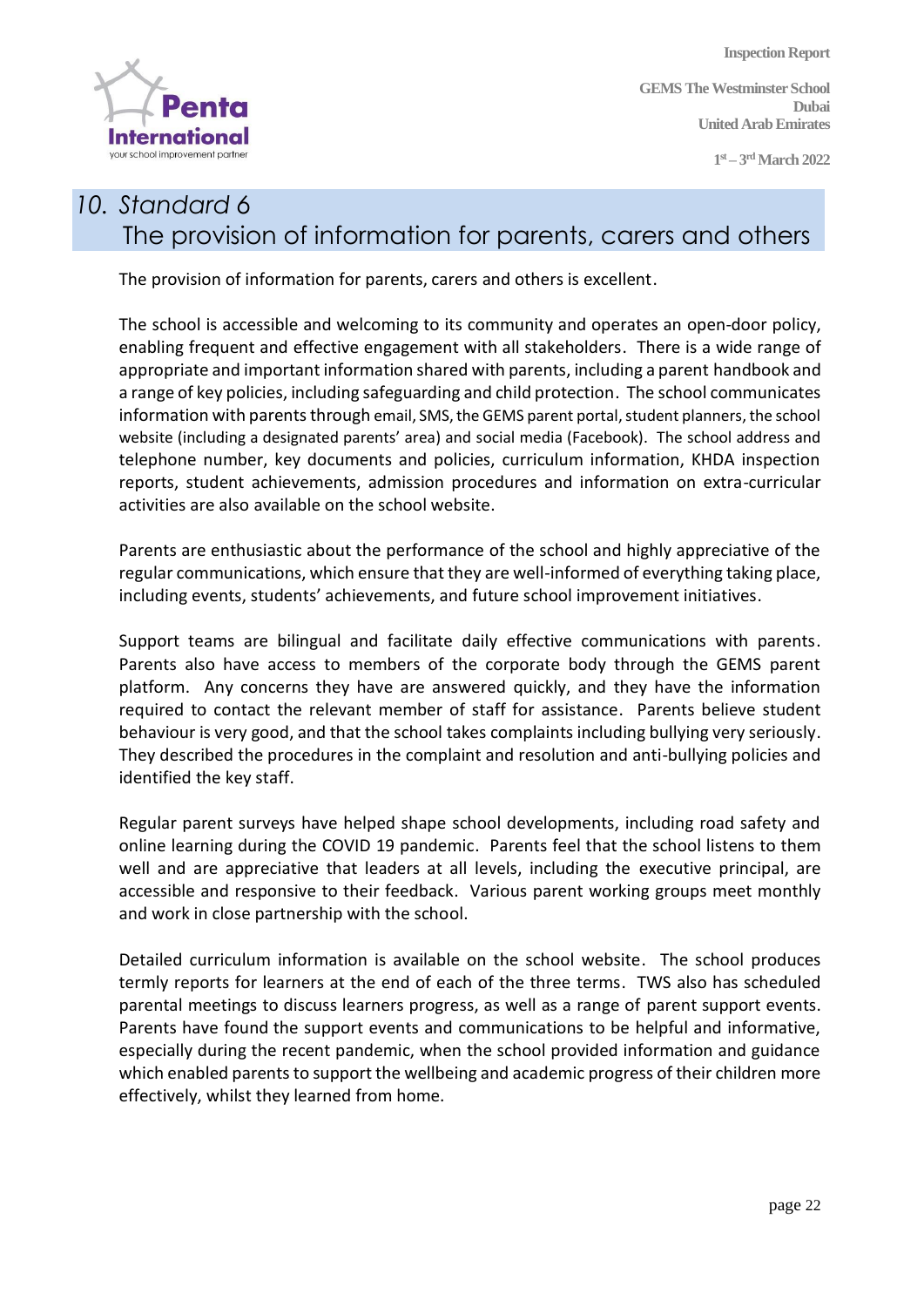

**GEMS The Westminster School Dubai United Arab Emirates**

**1 st – 3 rdMarch 2022**

## *11. Standard 7* The school's procedure for handling complaints

The school's procedure for handling complaints at TWS meets in full the requirements of the BSO standards.

TWS has a commitment to make sure that all complaints are resolved quickly, fairly, humanely and with due process. The school treats complaints seriously and ensures all process are clear, prompt, confidential and fair to all parties and will use its best endeavours to guarantee an acceptable resolution is achieved. This reflects good practice from the UK and meet BSO standards.

Parents are informed of the process through the website, parent handbook and students' planner. This information is updated, as required.

Complaints against the school are dealt with fairly, in an open and responsive way whilst maintaining its highest standards in achieving a quick and satisfactory resolution with a clear timeline based on the complexity of the complaint. Parents and staff expressed that the school is open and ready to listen to concerns and criticism and respond positively keeping in mind the welfare and the best interest of all stakeholders in making decisions while maintaining confidentiality. Being a multicultural school, the process is accessible to all concerned people. Matters are dealt with in an equitable and culturally sensitive manner.

The school has a clear process for dealing with all perpetrators, staff or students if found to be at fault. They may refer the student or staff to the government agency or to GEMS, if deemed necessary. All reported cases are treated with utmost confidentiality at all times.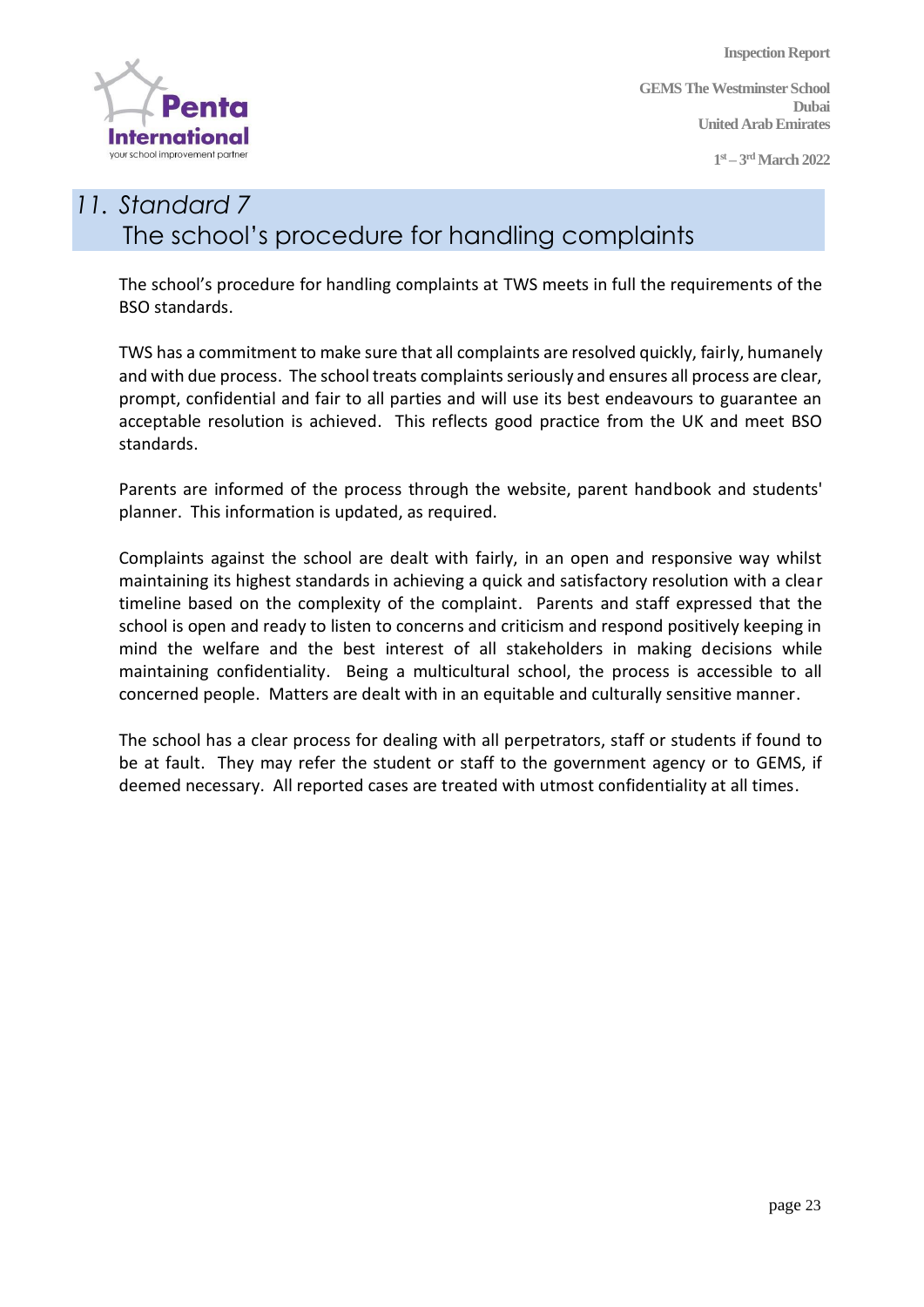

**GEMS The Westminster School Dubai United Arab Emirates**

**1 st – 3 rdMarch 2022**

## *12. Standard 8* Leadership and management of the school

Leadership and management at TWS are excellent, they meet in full the requirements of the BSO standards and there are many outstanding features.

The overall governance of the school incorporates wide representation from all stakeholders, the owners (GEMS Education) provide corporate governance in terms of education, safeguarding, inclusion, HR, finance, legal, IT, and procurement support. There is a local advisory board (LAB) that is made up of parent, business and community representatives who provide support and act as critical friends, giving feedback and help in implementing changes at the school. This is very effective.

The governing body members play an important role in conducting learning walks and lesson observations from time to time along with LAB meetings. The senior leaders are held to account for the quality of the school's performance, as they monitor the school's actions, including the achievements and personal development of all students. The GEMS vice president-school has regular meetings with senior and middle leaders from the academic and administrative team.

The school writes an annual budget which is checked by the finance team at corporate office before being approved by GEMS Education Board. The financial budgeting is linked to the school improvement plan which aims to develop the facilities, improving resources (including human resources) and improve learning and teaching.

The executive principal, working in a very effective team with the head of school, provides outstanding leadership. Leaders at all levels inspire and set a clear strategic direction for the school: they are committed to the pursuit of excellence through mission statement "Empowering learners, Creating the future": there is a consistency in their core purpose of providing a high-quality British education at an affordable price.

All senior and middle leaders have demonstrated secure knowledge of the NCfE and other related documents. They aim to ensure that the school is fully inclusive and are committed to supporting best practices in learning, teaching and assessment. Distributive leadership is encouraged at all levels and this has established a culture of high expectations and a drive for continuous school improvement.

All staff have a defined portfolio covering internal and community responsibilities, which provides a cohesive framework for strategic and operational leadership. Leaders at all levels promote positive relationships. Celebrations of 'staff birthdays', 'principal's commendations' and the 'gratitude bowl' have strengthened the relationship between staff and leadership team, and thus promoted high standards.